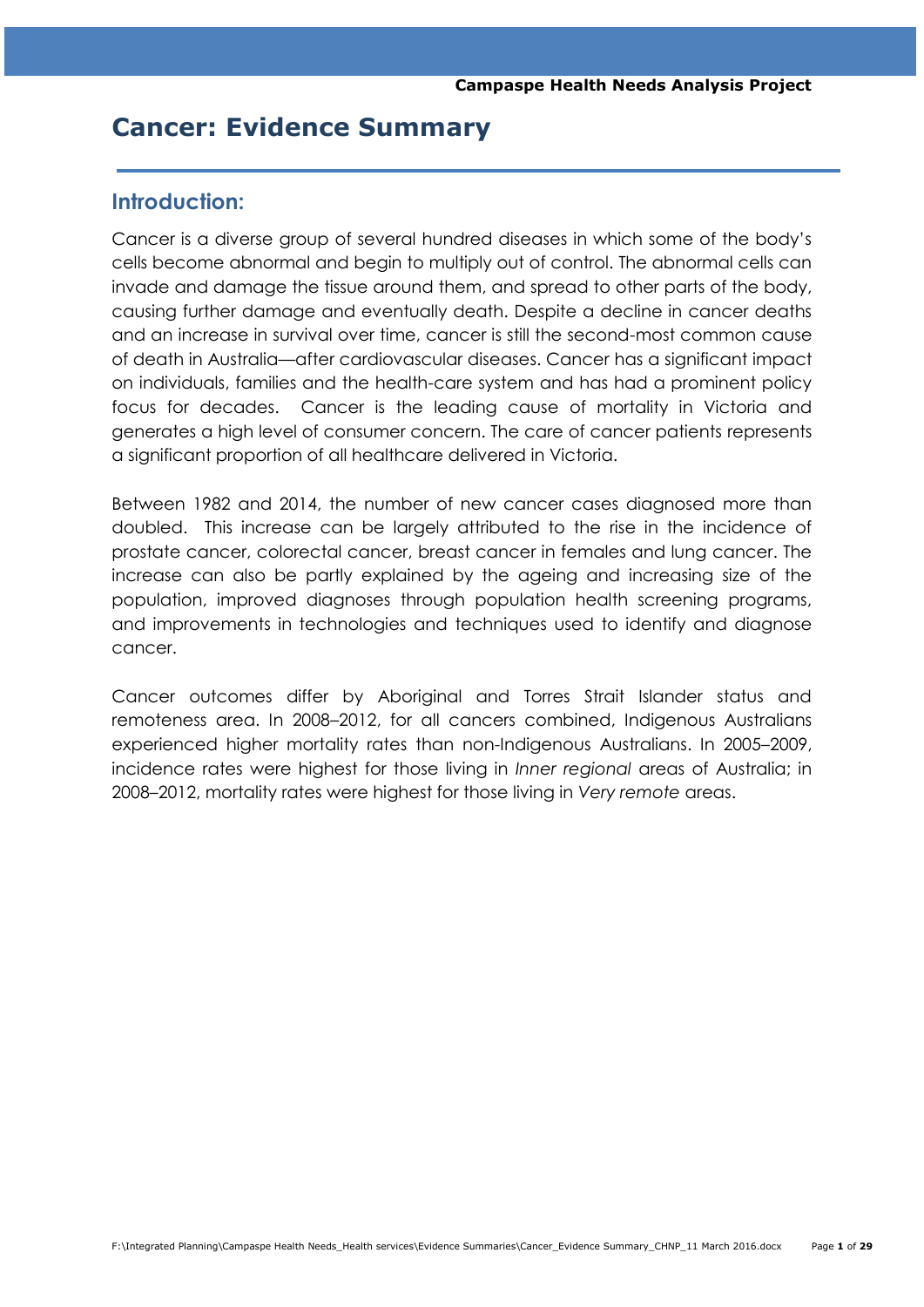# **Campaspe data:**

#### *Cancer incidence and mortality in Campaspe Shire, 2012-2014*

During the period 2012-2014, there were on average 260 new cancers diagnosed each year in the Campaspe Shire. About 53% of new cancers were diagnosed in males and 74% in persons aged over 60 years.

#### New cases and deaths in 3 years by age group and sex

|              |     | New cases     |     |                                                    |     | Deaths |     |            |
|--------------|-----|---------------|-----|----------------------------------------------------|-----|--------|-----|------------|
| Age group    |     | Males Females |     | <b>Total</b> % of total Males Females <b>Total</b> |     |        |     | % of total |
| Under 40     | 16  | 16            | 32. | 4.1%                                               | 3   | 2      | 5   | 1.7%       |
| 40-59        | 81  | 92            | 173 | 22.2%                                              | 12  | 20     | 32  | 10.8%      |
| 60-79        | 241 | 193           | 434 | 55.6%                                              | 83  | 73     | 156 | 52.9%      |
| $80+$        | 72  | 69            | 141 | 18.1%                                              | 50  | 52     | 102 | 34.6%      |
| <b>Total</b> | 410 | 370           | 780 | 100.0%                                             | 148 | 147    | 295 | 100.0%     |

New cases & deaths in 3 years by leading cancer sites

|                      |     | New cases     |     |                         |          | Deaths        |       |            |
|----------------------|-----|---------------|-----|-------------------------|----------|---------------|-------|------------|
| Leading cancer sites |     | Males Females |     | <b>Total</b> % of total |          | Males Females | Total | % of total |
| Prostate             | 116 | ۰             | 116 | 14.9%                   | 20       | ۰             | 20    | 6.8%       |
| Bowel                | 56  | 56            | 112 | 14.4%                   | 13       | 21            | 34    | 11.5%      |
| Breast (female)      | ۰   | 106           | 106 | 13.6%                   | ۰        | 20            | 20    | 6.8%       |
| Lung                 | 34  | 36            | 70  | 9.0%                    | 34       | 30            | 64    | 21.7%      |
| Melanoma             | 33  | 36            | 69  | 8.8%                    | 3        | 6             | 9     | 3.1%       |
| Lymphoma             | 21  | 16            | 37  | 4.7%                    | 6        | 10            | 16    | 5.4%       |
| Leukaemia            | 18  | 6             | 24  | $3.1\%$                 | 10       | 5             | 15    | 5.1%       |
| Bladder              | 17  | 5             | 22  | 2.8%                    | 2        | 2             | 4     | 1.4%       |
| Pancreas             | 6   | 15            | 21  | 2.7%                    | 11       | 11            | 22    | 7.5%       |
| Uterus               | ۰   | 21            | 21  | 2.7%                    | $\bf{0}$ | 1             | 1     | 0.3%       |
| Other cancer types   | 109 | 73            | 182 | 23.3%                   | 49       | 41            | 90    | 30.5%      |
| Total                | 410 | 370           | 780 | 100.0%                  | 148      | 147           | 295   | 100.0%     |

*Source: Cancer Council Victoria, statistics from the Victorian Cancer Registry 2016.*

*Most common cancers:* the most commonly occurring cancers for Campaspe are prostate, bowel, breast, lung and melanoma (refer to table above).

*Deaths:* During the period 2012-2014 the most common cancer deaths for Campaspe females were from lung, bowel and breast. For males it is lung, prostate and bowel.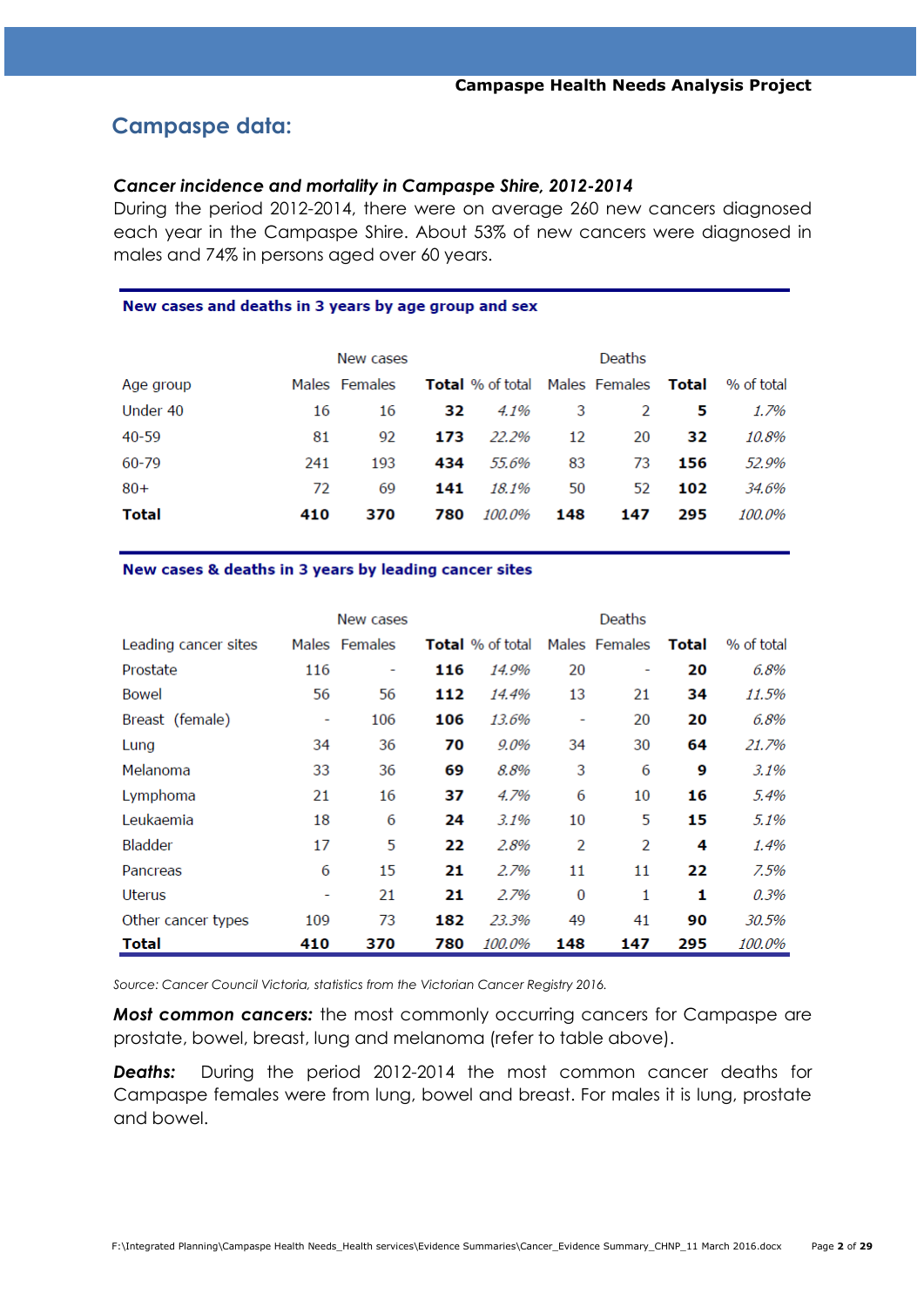# *Cancer incidence and mortality in Campaspe Shire, 2008-2010* **Men**

*New Cases:* - Between 2008 and 2010, the most common type of new cancer cases for Campaspe males were (in order): prostate, bowel, melanoma and lung. Compared to the Victorian figures for males, Campaspe males had a greater proportion of all new cancers that were cancer of the: bowel, kidney, melanoma or multiple myeloma. Compared to Campaspe females, Campaspe males had a higher number of new cancer cases for cancer of the bowel, head and neck, kidney, lung, melanoma, multiple myeloma, prostate, and others sites. Campaspe males, compared to Campaspe females, had a higher number of all new cancer cases.

*Deaths:* - Between 2008 and 2010, the most common cancer deaths for Campaspe males were caused by (in order): other sites, lung, prostate and bowel. Compared to the Victorian figures for males, Campaspe males had a greater proportion of all cancer deaths that were for cancer of the: bowel, kidney, lung, multiple myeloma, prostate and other sites. Compared to Campaspe females, Campaspe males had a higher number of cancer deaths for cancer of the bowel, head and neck, kidney, lung, melanoma, multiple myeloma, and prostate. Campaspe males, compared to Campaspe females, had a higher number of all cancer deaths.

### **Women**

*New Cases:* Between 2008 and 2010, the most common type of new cancer cases for Campaspe females were (in order): breast, bowel, lung and melanoma. Compared to the Victorian figures for females, Campaspe females had a greater proportion of all new cancers that were cancer of the bowel, breast, kidney, leukaemia, lung, melanoma or multiple myeloma. Compared to Campaspe males, Campaspe females had a higher number of new cancer cases for cancer of the breast and for leukaemia.

*Deaths:* Between 2008 and 2010, the most common cancer deaths for Campaspe females were caused by (in order): other sites, breast, lung and bowel. Compared to the Victorian figures for females, Campaspe females had a greater proportion of all cancer deaths that were from cancer of the: bowel, breast, kidney, lung, melanoma and multiple myeloma. Compared to Campaspe males, Campaspe females had a higher number of cancer deaths for cancer of the breast, lymphoma and cancer of other sites.

# **Smoking:** Compared to Victoria (15.8%), Campaspe (17.2%) had a higher proportion of population aged 18 years and over who were current smokers. Campaspe (16.0%) compared to Victoria (11.9%) had a higher frequency of daily smoking.

Males from all Campaspe SLAs were more likely to be smokers than the regional Victoria and Victoria average. Within the region, males from Campaspe – Echuca SLA had the highest rate of smoking. Within the region, females from Campaspe - Echuca SLA were the most likely to be smokers, followed by Campaspe – South SLA.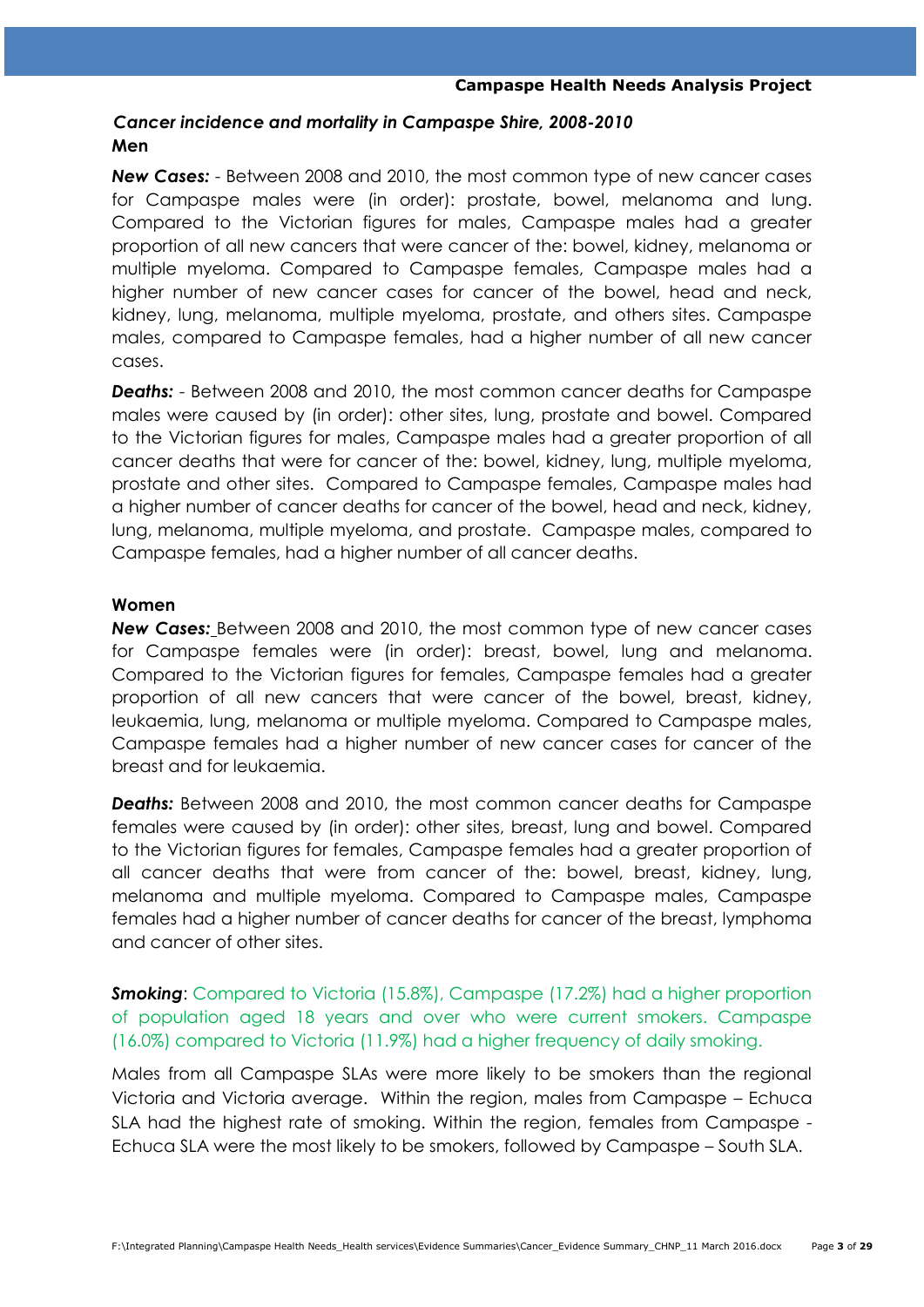In 2008, across Victoria, around 48% of Indigenous persons reported being a smoker.

| <b>Current smoker</b> |                                                                                                         | 47.6 |
|-----------------------|---------------------------------------------------------------------------------------------------------|------|
| Ex-smoker             |                                                                                                         | 21.8 |
| Never smoked          |                                                                                                         | 30.6 |
|                       | Aladiana al Alemania al anche Tanna e Aladi Island de l'Arcada (Alemania - AAAA - ADA) e la LALE - 1714 |      |

**Smoking - Victorian Indigenous population aged 15 yrs and over**

*National Aboriginal and Torres Strait Islander Social Survey, 2008 ABS cat. No. 4714*

*Mammograms*: Compared to Victoria (70.1%) Campaspe females aged 50-69 years were slightly less likely (74.6%) to have had a mammogram in the two years preceding 2011-12.

**Pap smears:** The participation rate for pap tests in Campaspe females aged 20 – 69 years who have a cervix was slightly lower (59.9%) than the state average (60.2%) over the 2012-13 period . Compared to rural Victoria (68.4%) and Victoria (70.6%), Campaspe females aged 20 – 69 years were significantly more likely (64.3%) to have had a pap smear test in the two years preceding 2011-12.

# **Breast Cancer Screening**

Compared to Victoria, rural Victoria and Loddon Mallee, in 2011-12 Campaspe females aged 50 years or over were more likely to have had a mammogram in the last two years.

### **Had Mammogram in Last Two Years, Women(a) Aged 50 years or over (2011-12)\***

| Area                        | % of Surveyed Women Aged 50-69 |
|-----------------------------|--------------------------------|
| Campaspe                    | 74.6                           |
| <b>Loddon Mallee Region</b> | 73.0                           |
|                             | 69.9                           |
| <b>Victoria</b>             | 70.1                           |

*Victorian Population Health Survey 2011-12. \* self reported (a) out of surveyed women aged 50 – 69 years.*

State-wide findings from the Victorian Population Health Survey also indicate that *across Victoria*:

- In 2007, there were 2,680 deaths from breast cancer in Australian women
- Women aged 60-69 years were most likely to have had a mammogram, and
- Women aged 80 years or over, followed by 50-59 years, were least likely to have had a mammogram.

# **Cervical Cancer Screening**

The participation rate for pap tests in Campaspe females aged  $20 - 69$  years who have a cervix was slightly lower than the state average over the 2012-13 period. **Proportion of women screened for cervical cancer (2012-13 )**

| <b>Area</b> | % of cervical cancer screening |
|-------------|--------------------------------|
| Campaspe    |                                |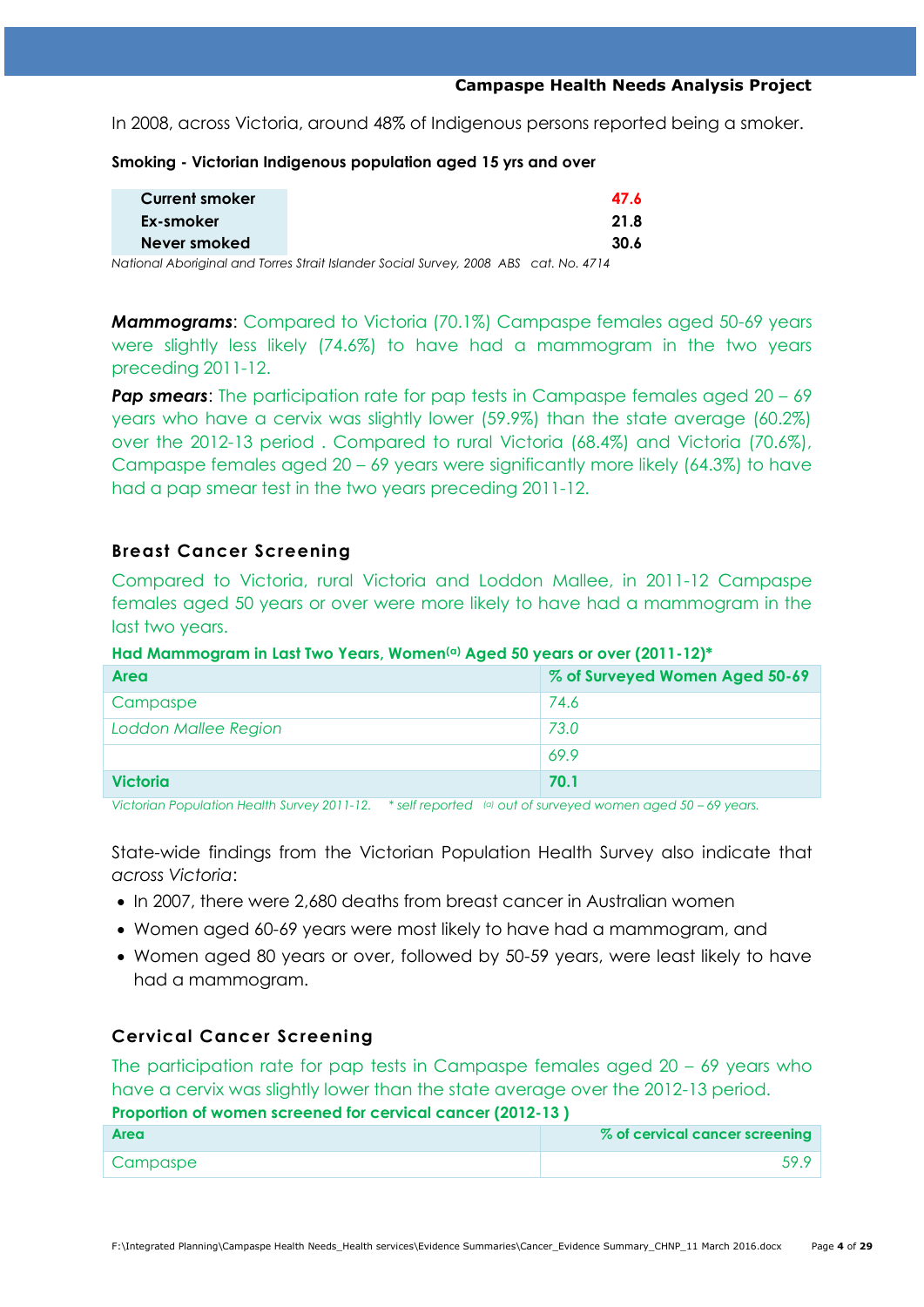| <b>Victoria</b> |
|-----------------|
|-----------------|

*Department of Health, LGA Profiles 2013*

The 2011-12 Victorian Population Health Survey also collected information about participation in pap smear tests and this is based on self-reported information from the survey respondents. Largely reflecting the Victorian Cervical Cytology statistics, the VPHS results indicate that, compared to Victorian averages, Campaspe females had a lower participation rate.

### **Had a Pap Smear\*in The Past Two Years(a) - Females Aged 20–69 Years (2011-12)**

| Area                        | % of surveyed women aged 50-69 |
|-----------------------------|--------------------------------|
| Campaspe                    | 64.3                           |
| <b>Loddon Mallee Region</b> | 66.8                           |
| <b>Rural Victoria</b>       | 68.4                           |
| <b>Victoria</b>             | 70.6                           |

*Victorian Population Health Survey 2011-12. \* self reported (a) out of surveyed women aged 20 – 69 years.*

# **Bowel Cancer Checks**

Compared to Victoria and rural Victoria averages, a significantly lower percentage of residents aged 50 years and over for Campaspe Shire returned the faecal occult blood test (FOBT) kit sent in the mail to them from the National Bowel Cancer Screening Program (NBCSP).

### **Bowel Cancer testing in population aged 50 years and over (2011-12)**

|                         | Received faecal occult blood test<br>(FOBT) kit in mail from NBCSP | Returned faecal occult blood test<br>(FOBT) kit in mail from NBCSP |
|-------------------------|--------------------------------------------------------------------|--------------------------------------------------------------------|
| Campaspe                | 49.9                                                               | 47.1                                                               |
| Loddon Mallee<br>Region | 49.1                                                               | 61.7                                                               |
| <b>Rural Victoria</b>   | 48.6                                                               | 64.5                                                               |
| <b>Victoria</b>         | 48.6                                                               | 61.2                                                               |

*Victorian Population Health Survey 2011-12.*

State-wide findings from the Victorian Population Health Survey also indicate that *across Victoria*:

- Males and females aged 70 years and over were most likely to report having received the FOBT kit in the mail from the NBCSP
- Females were more likely than males to report receiving the kit and to return the kit, and
- The most common reason for not completing and returning the test for both males and females - was that they had already had another bowel test, followed by they were too busy or didn't have enough time.

### **Sun Protective Behaviour**

Compared to Victoria, in 2011-12 Campaspe had a significantly higher proportion of population aged 18 and over that, when out in the sun, usually wore both a hat and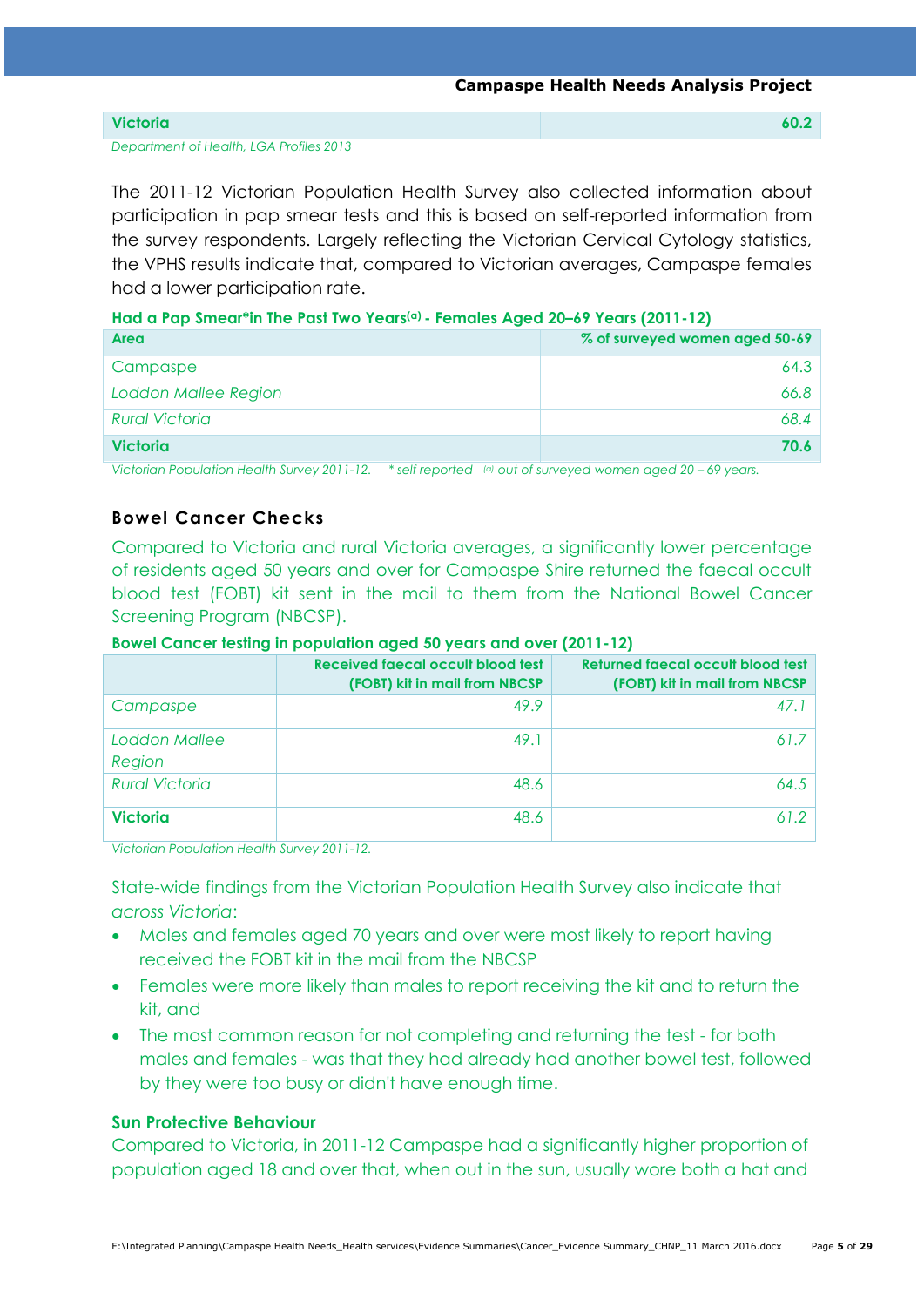sunglasses. Campaspe had a much lower proportion of population that usually wore neither hat nor sunglasses when out in the sun.

| <b>Behaviour</b>                       | Campaspe | Loddon | <b>Rural Victoria</b> | <b>Victoria</b> |
|----------------------------------------|----------|--------|-----------------------|-----------------|
| Usually wears hat &<br>sunglasses**    | 48.2     | 46.4   | 46.4                  | 39.3            |
| Wears neither hat nor<br>sun-glasses** | 9.8      | 10.9   | 10.9                  | 15.6            |

Sun Protective Behaviour, 18 Years and Over (2011-12)

*Victorian Population Health Survey 2011-12. \* self reported \*\* when out in the sun*

State-wide findings from the 2011-12 Victorian Population Health Survey also indicate that across Victoria:

- Males were notably more likely than females to usually wear a hat only when out in the sun or to wear both a hat and sunglasses
- Out of all males and females, males aged 65 years and over were most likely to report they usually wear a hat and females aged 18 – 24 were least likely, and
- Out of all males and females, males aged 35-44 years were most likely to report they usually wore both a hat and sunglasses when out in the sun, while females aged 18-24 were least likely.

# **Cancer**

Between 2003 and 2007, Campaspe – Echuca and Kyabram SLAs had a higher average annual rate of avoidable mortality from all cancers in population aged 0 to 74 years, compared to the Victoria average. Within the PCP region, Campaspe – Kyabram SLA had the highest rate and Campaspe – South SLA had the lowest.

# Colorectal Cancer

Between 2003 and 2007, compared to Victoria and regional Victoria, Campaspe had a higher rate of colorectal cancer per 100,000 population. Within the PCP region, Campaspe – Echuca and Campaspe – Kyabram had rates higher than regional Victoria and Victoria average figures. The Campaspe – Echuca rate was significantly higher than the regional Victoria and Victoria average.

# Lung Cancer

Between 2003 and 2007, compared to Victoria and regional Victoria, Campaspe had a lower rate of lung cancer per 100,000 population. Within the PCP region, Campaspe - Kyabram SLA had the highest rate and Campaspe – Echuca SLA had the lowest.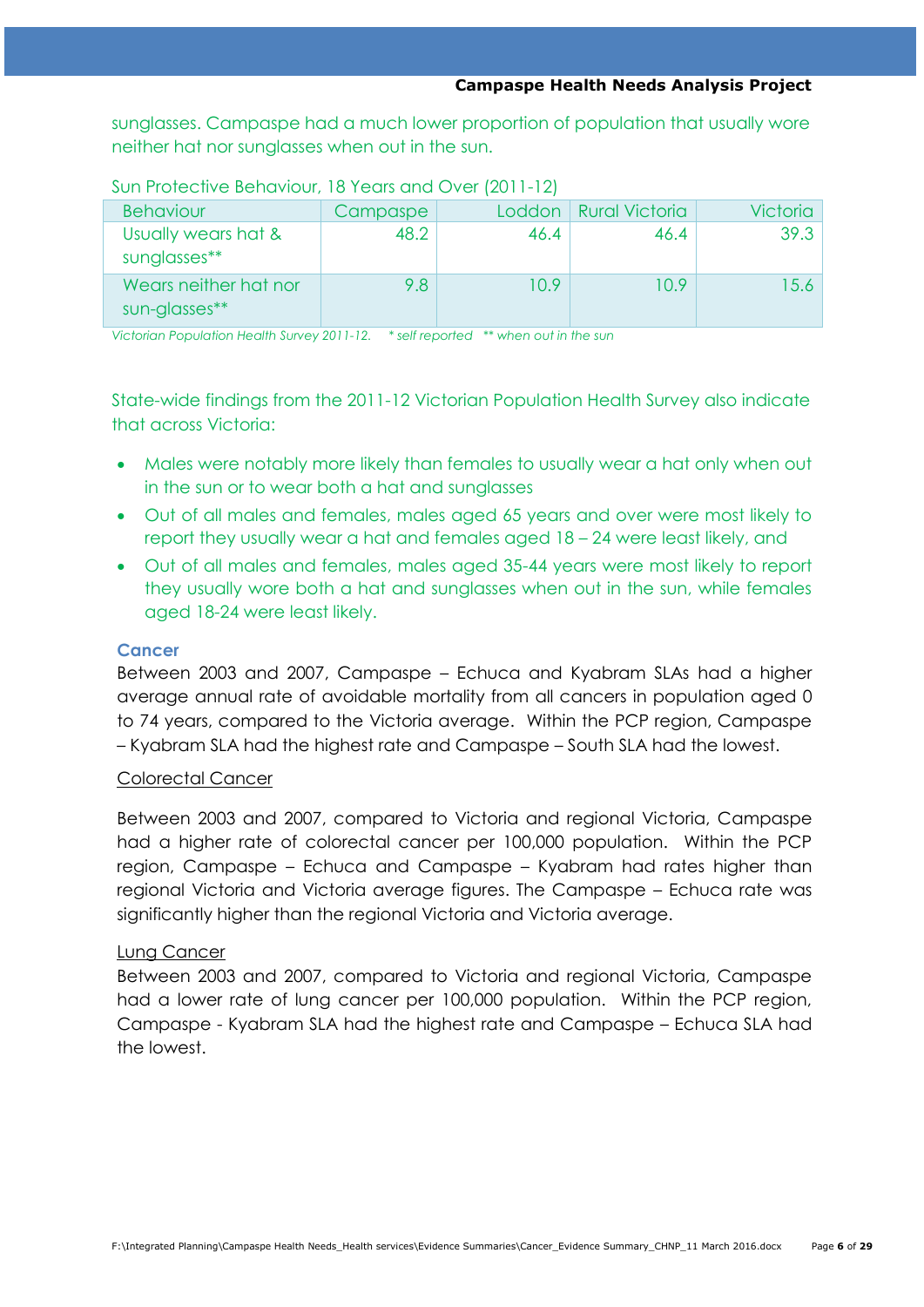|                               | <b>All cancers</b> |       | Colorectal<br>cancer |                  | Lung cancer |                  |
|-------------------------------|--------------------|-------|----------------------|------------------|-------------|------------------|
| <b>SLA</b>                    | No.                | Rate* | No.                  | Rate*            | No.         | Rate*            |
| <b>Statistical Local Area</b> |                    |       |                      |                  |             |                  |
| Campaspe - Echuca             | 41                 | 63.1  | 9                    | 13.7             | 12          | 18.1             |
| Campaspe - Kyabram            | 43                 | 64.6  | 12                   | 17.9             | 13          | 19.1             |
| Campaspe - Rochester          | 21                 | 45.7  | #                    | $\bullet\bullet$ | 9           | 19.3             |
| Campaspe - South              | 7                  | 27.3  | #                    | $\bullet\bullet$ | #           | $\bullet\bullet$ |
| <b>Local Government Area</b>  |                    |       |                      |                  |             |                  |
| Campaspe                      | 112                | 55.1  | 26                   | 12.7             | 37          | 17.8             |
| Regional Victoria             | 4,732              | 65.9  | 903                  | 12.5             | 1.646       | 22.6             |
| <b>Victoria</b>               | 14,617             | 61.4  | 2,693                | 11.3             | 4,916       | 20.6             |

### **Avoidable Deaths at Ages 0 to 74 Years: Cancers (2003 to 2007)**

*Public Health Information Development Unit- 2011 \* average annual rate per 100,000 population. .. not applicable # number too small to be published.*

### **Echuca Regional Health statistics for cancer related separations**

Table 4 shows the number of cancer related separations at Echuca Regional Health for 2004 to 2013.

| PV.         | 2004/5 | 2005/6   | 2006/7 | 2007/8 | 2008/9 | 2009/10 | 2010/11 | 2011/12 | 2012/13 |
|-------------|--------|----------|--------|--------|--------|---------|---------|---------|---------|
| Number of   | 980    | ൦൦൨<br>- | 930    | 400    | 087    | ΩQ      |         | J,      | 48      |
| Separations |        |          |        |        |        |         |         |         |         |

*Number of cancer related separations from Echuca Regional Health (Source VAED)*

An analysis of the data shows that there has been a steady increase in the number of separations over the period 2004/5 to 2012/13 including an unusual peak of 1400 separations in 2007/2008.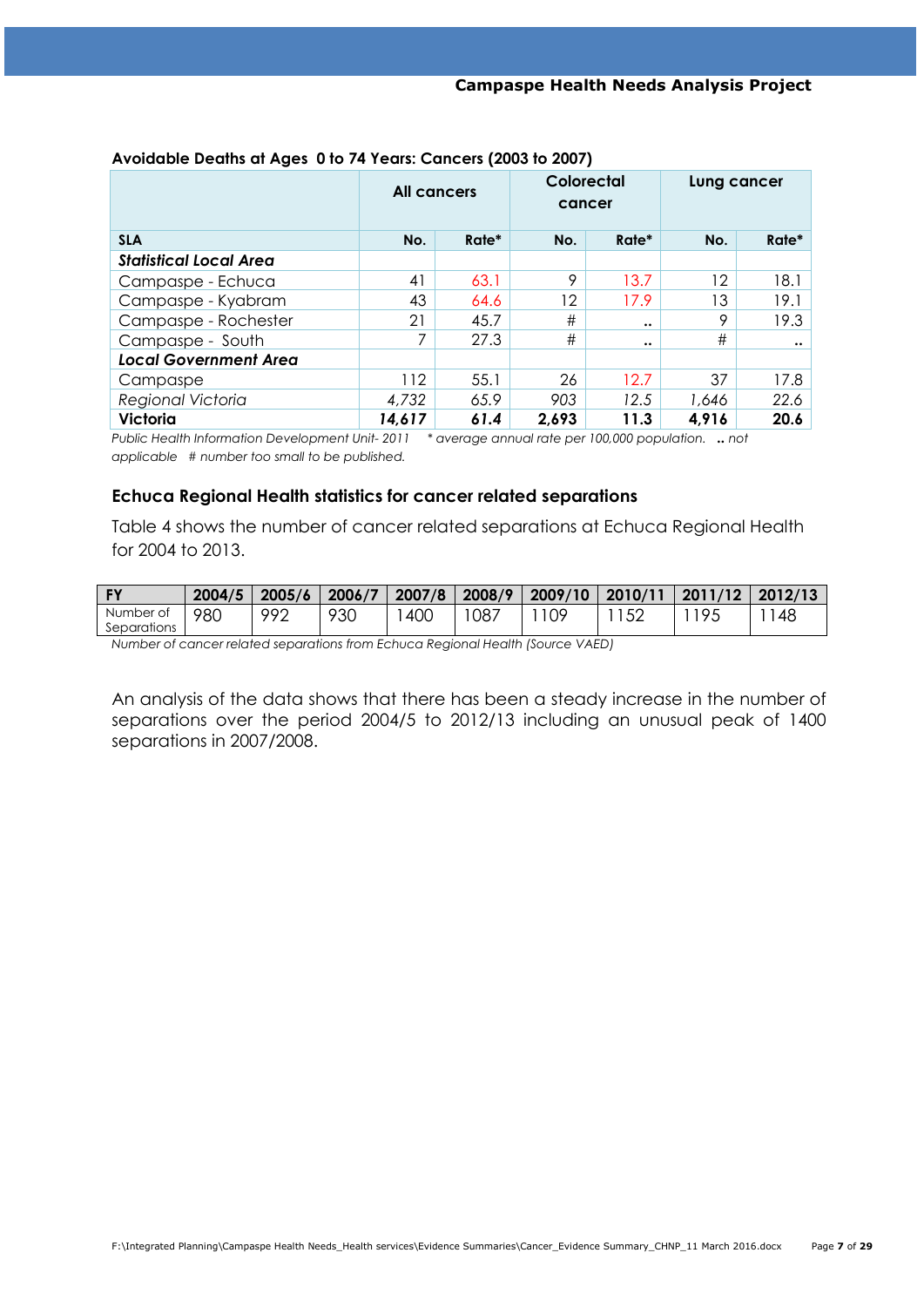# **Policy Review:**

### **The Cancer Australia Act 2006**

Cancer Australia is a statutory agency within the health portfolio, established under the Cancer Australia Act 2006, to reduce the impact of cancer for all Australians. It provides strategic leadership in cancer care by bringing together key cancer organisations and aims to lessen the divide in outcomes for groups of people who have poorer than average survival rates or cancer experiences, including Aboriginal and Torres Strait Islander peoples, people living in rural and regional areas, people from culturally and linguistically diverse backgrounds, and people from low socioeconomic backgrounds.

The Cancer Australia Act 2006 (Part 2, Section 7) specifies the following functions for Cancer Australia:

- a) to provide national leadership in cancer control
- b) to guide scientific improvements to cancer prevention, treatment and care
- c) to coordinate and liaise between the wide range of groups and health care providers with an interest in cancer
- d) to make recommendations to the Commonwealth Government about cancer policy and priorities
- e) to oversee a dedicated budget for research into cancer
- f) to assist with the implementation of Commonwealth Government policies and programs in cancer control
- g) to provide financial assistance, out of money appropriated by the Parliament, for research mentioned
- h) in paragraph (e) and for the implementation of policies and programs mentioned in paragraph
- i) any functions that the Minister, by writing, directs Cancer Australia to perform.

### **[National Aboriginal and Torres Strait Islander Cancer Framework](https://canceraustralia.gov.au/publications-and-resources/cancer-australia-publications/national-aboriginal-and-torres-strait-islander-cancer-framework)**

The National Aboriginal and Torres Strait Islander Cancer Framework (the Framework) provides high-level guidance and direction for the many individuals, communities, organisations and governments whose combined efforts are required to address disparities and improve cancer outcomes for Aboriginal and Torres Strait Islander peoples.

The **[National Tobacco Strategy 2012](http://www.nationaldrugstrategy.gov.au/internet/drugstrategy/publishing.nsf/Content/D4E3727950BDBAE4CA257AE70003730C/$File/National%20Tobacco%20Strategy%202012-2018.pdf)–2018** is a policy framework for the Australian Government, and State and Territory Governments to work with non-government agencies to reduce the burden of tobacco-related harm in Australia. The goal of the strategy is to improve the health of Australians though reducing the smoking rate, and the health, social and financial costs associated with tobacco use (IGCD 2012)http://wiki.cancer.org.au/policy/Tobacco\_control/Policy\_context..

# **Occupational Cancer**

In Australia there are a number of government agencies and structures in place for development and implementation of policy addressing occupational cancer risk, including:

- Safe Work Australia:
- National Industrial Chemical Notification and Assessment Scheme, within the Federal Department of Health;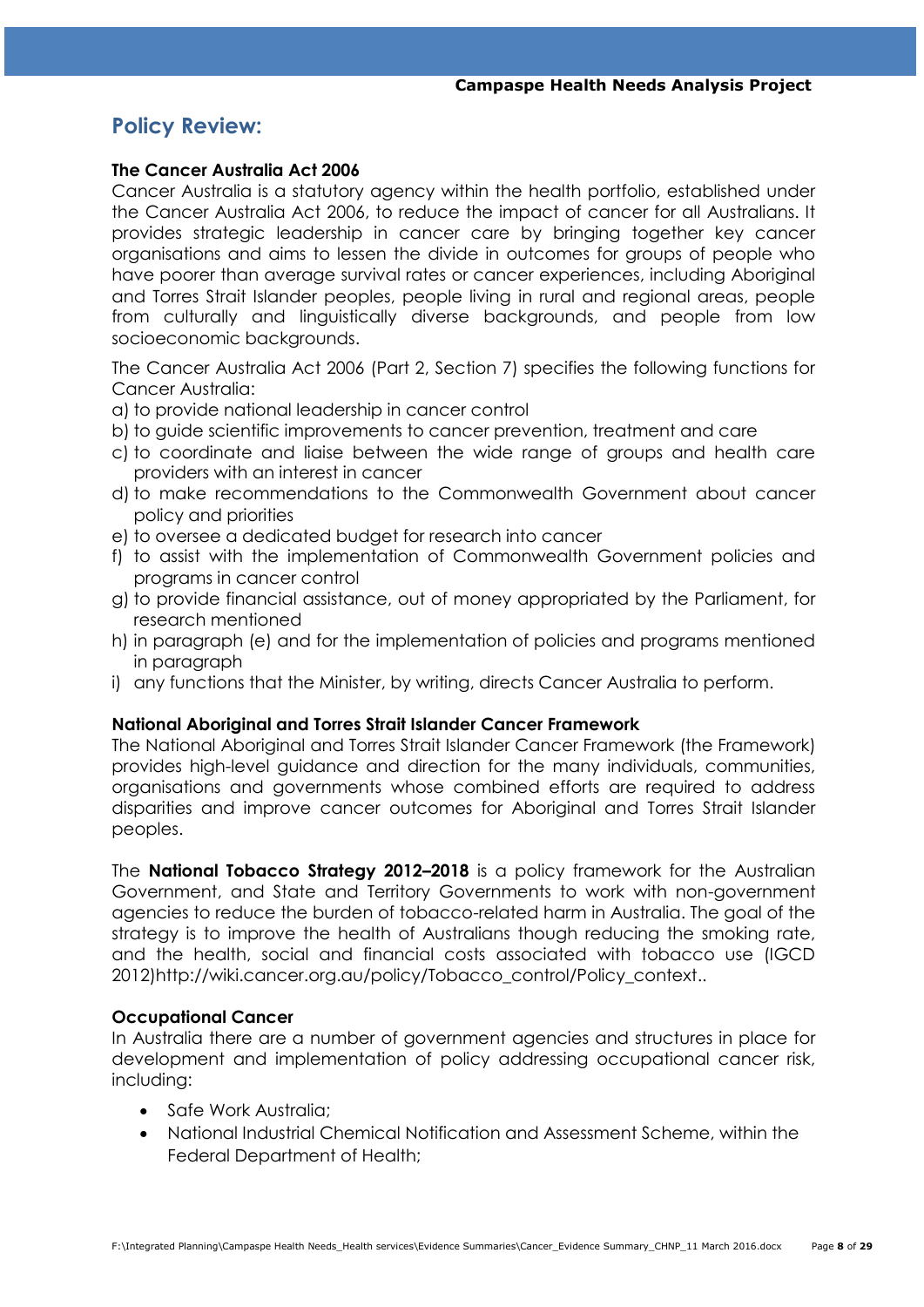- Cancer Australia, which has links with the International Agency for Research on Cancer;
- Australian Pesticides and Veterinary Medicines Authority; and
- jurisdictional work safety agencies.

#### **Primary Health Networks**

Primary Health Networks (PHNs) have been established with the key objectives of increasing the efficiency and effectiveness of medical services for patients, particularly those at risk of poor health outcomes, and improving coordination of care to ensure patients receive the right care in the right place at the right time. The Government has agreed to six key priorities for targeted work by PHNs. These are mental health, Aboriginal and Torres Strait Islander health, population health, health workforce, eHealth and aged care*. Cancer Prevention is a national performance indicator for PHNs.*

### **Victorian Context:**

#### **Improving Cancer Outcomes Act 2014**

The Improving Cancer Outcomes Act 2014 (the Act) supports the government's overall strategy for cancer control and strengthens our ability to respond to scientific, technological and policy developments in cancer. The Act establishes a modern, flexible and principles-based legislative framework that provides for the collection, use and disclosure of cancer and cancer screening information. For the first time the Act requires the preparation of a regular four-yearly Cancer Plan, providing an essential strategic policy framework for cancer in Victoria.

The Act repeals the Cancer Act 1958 and addresses the issues and barriers that existed within the previous legislation. It also provides for the transition of the Cancer Council of Victoria to a more modern governance structure.

In summary, the Act:

- Articulates the role and functions of the Secretary with respect to cancer
- Authorises the collection of information relating to cancer
- Establishes a framework for the appropriate management use and disclosure of the information
- Requires the preparation of a Cancer Plan every four years
- Provides for the registration of Cancer Council Victoria as a company
- Repeals the Cancer Act 1958.

### **Victoria's cancer action plan 2008–2011**

Released in December 2008, Victoria's cancer action plan was developed to provide policy leadership and common goals for government, health services, research institutes, peak bodies, health professionals and consumer organisations working in the cancer control arena in Victoria. The Improving Cancer Outcomes

Act requires the preparation of a cancer plan every four years. The next plan is due to be released by October 2016.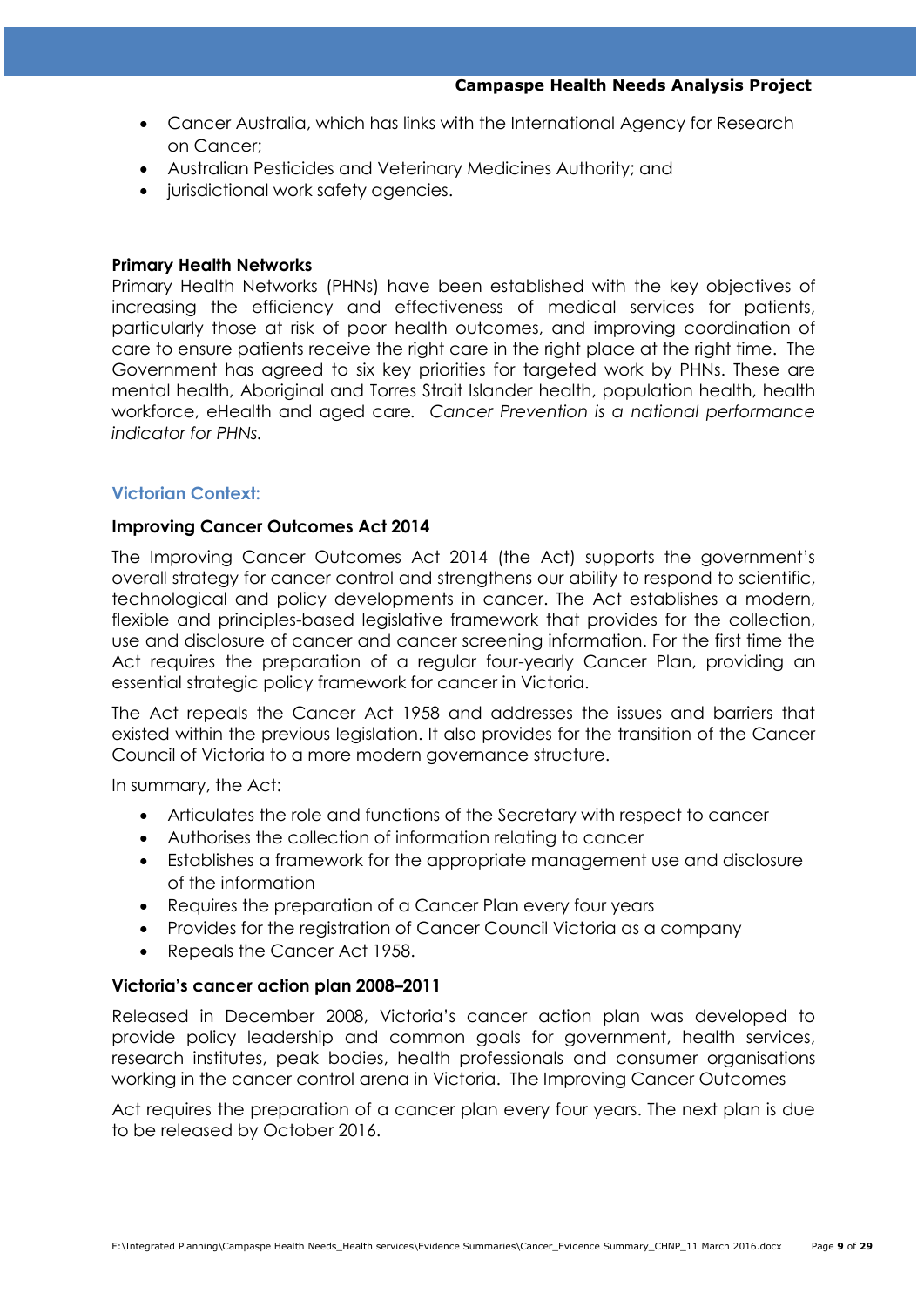# **Linking Cancer Care: Cancer care coordination policy**

The purpose of this policy is to:

- identify strategic directions for cancer care coordination in Victoria
- promote the development and implementation of activities and initiatives that facilitate the coordination of cancer care at one or more levels of the health and community care system.

### **Victorian Cancer Screening Regulations:**

On 1 October 2015 new regulations come into effect to provide for the continued notification of screening tests and cancer diagnoses to cancer registries. The new regulations are:

- Improving Cancer Outcomes (Diagnosis Reporting) Regulations 2015; and
- Improving Cancer Outcomes (Screening Reporting) Regulations 2015

### **Providing optimal cancer care: Supportive care policy for Victoria**

*The purpose of this policy is to promote:*

- a strategic, population-based, person-centred approach to the provision and enhancement
	- of supportive care for all Victorians affected by cancer;
- capacity building for supportive care;
- efficient and effective use of supportive care resources to meet the needs of those affected by cancer;
- linkages between services within and across sectors to provide a network of supportive care resources and services that are accessible and responsive to the needs of those affected by cancer.

### **Integrated Cancer Services**

Victoria's Integrated Cancer Services (ICS) are the Victorian Cancer Clinical Network and comprise clusters of hospitals and associated health services that deliver services for people with all types of cancers within a geographic area. Services include public hospitals, community-based services, general practitioners and other primary health organisations, private hospitals and supportive care services. The role of the ICS is to build relationships, implement best practice models of care, improve the effectiveness of cancer care and monitor systems and processes to improve performance.

- Loddon Mallee ICS <http://www.lmics.org.au/>
- Paediatric ICS <http://www.pics.org.au/>

### **Victorian Solarium Regulations**

The Victorian solarium industry has been regulated since 2008. From January 2015, the Victorian Government banned commercial tanning units in Victoria.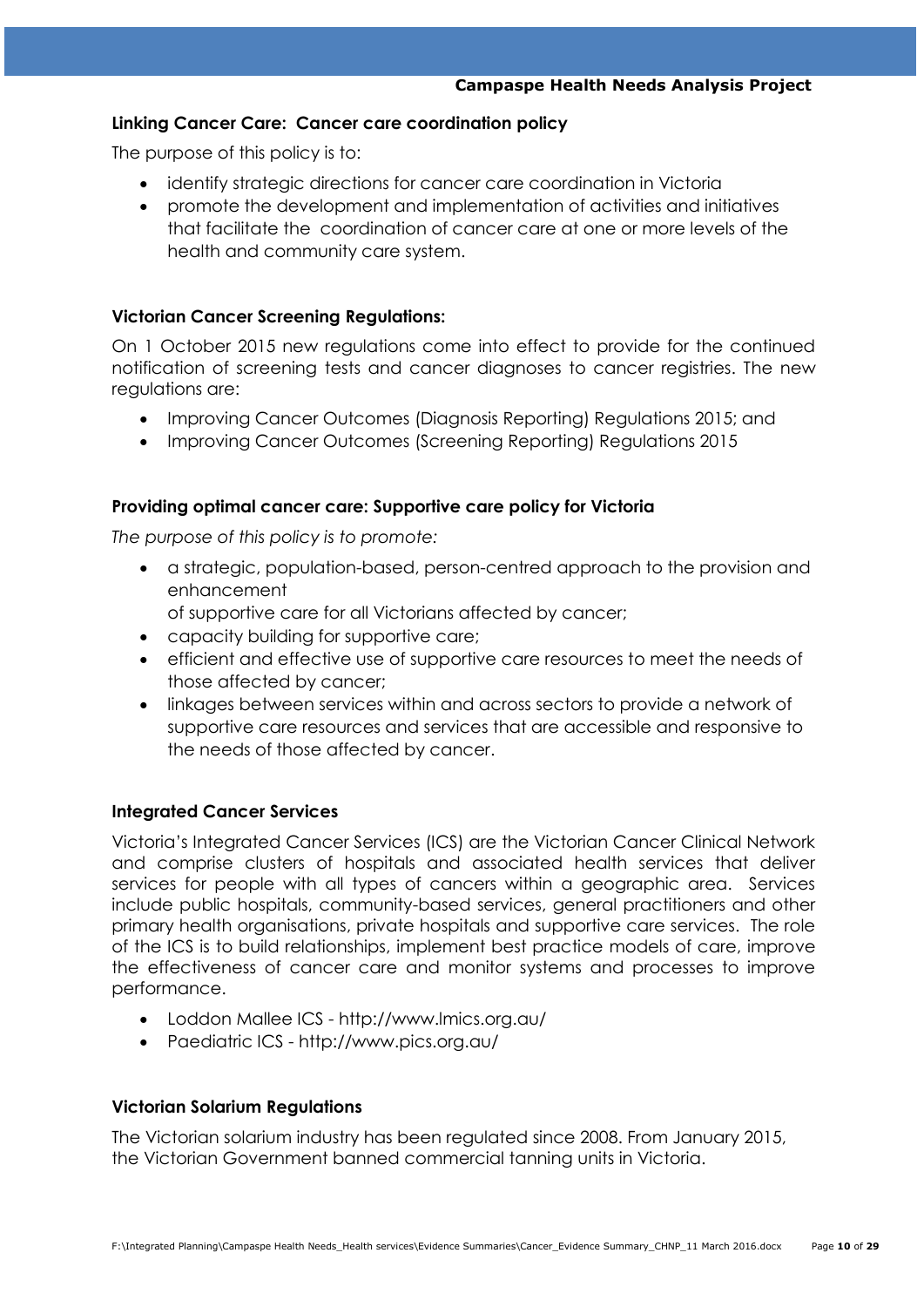# **Clinical Guidelines:**

The **[Cancer services framework for Victoria](https://www2.health.vic.gov.au/about/health-strategies/cancer-care/cancer-services-framework/optimal-care-pathways)** recommended that tumour streams be developed to reduce unwanted variation in practice. **Optimal care pathways** (OCPs, formerly ‗patient management frameworks') were developed to provide a consistent statewide approach to care management in each tumour stream and are intended to improve patient outcomes. The OCPs were revised during 2015 and are currently available on the Victorian Government Department of Health and Human Services website.

Optimal care pathways:

- provide a clear description of the care pathway, identifying the critical points along that pathway and the optimal model of care;
- set out the key requirements for providing optimal care;
- guide the patient journey to ensure patients with cancer and their families receive optimal care and support.

The OCPs have been developed in collaboration with a wide range of practitioners, consumers and carers. Wherever possible, they are based on current best practice, including clinical guidelines, care pathways, standards and research. In many cases, however, they are a statement of consensus regarding currently accepted approaches to optimal treatment.

As a guide, the OCPs are to be followed subject to the health professional's independent medical judgment and the patient's preference in each individual case.

# **Preventable Risk Factors**

Around one third of all cancer deaths in Australia are caused by modifiable risk factors, which are predominantly lifestyle-related. Tobacco smoking is the highest preventable risk factor, attributable for around 20% of all cancer deaths in Australia. The combined and individual effects of obesity/overweight, physical inactivity and poor nutrition are also important cancer risk factors, along with alcohol consumption and exposure to ultraviolet radiation and occupational carcinogens (cancercausing agents).

### **Smoking**

Comprehensive epidemiological studies over many years have established a clear link between tobacco smoking and a number of cancer types. There are over 60 known carcinogens in cigarette smoke, the most important of which are polycyclic aromatic hydrocarbons, N-nitrosamines, aromatic amines, 1,3-butadiene, benzene, aldehydes, and ethylene oxide due to their carcinogenicity and levels<sup>[\[3\]](http://wiki.cancer.org.au/policy/Tobacco_control/Link_between_smoking_and_cancer#cite_note-Citation:US_Department_of_Health_and_Human_Services_2010-3)</sup>. Smoking has been identified as a risk factor for 16 cancer types: lung, oral cavity, pharynx, oesophagus, stomach, bowel, liver, pancreas, nasal cavity and paranasal sinuses, larynx, uterine cervix, ovary, urinary bladder, kidney, ureter and bone marrow (myeloid leukaemia[\)\[4\].](http://wiki.cancer.org.au/policy/Tobacco_control/Link_between_smoking_and_cancer#cite_note-Citation:International_Agency_for_Research_on_Cancer_2012-4) There is limited evidence for a link between tobacco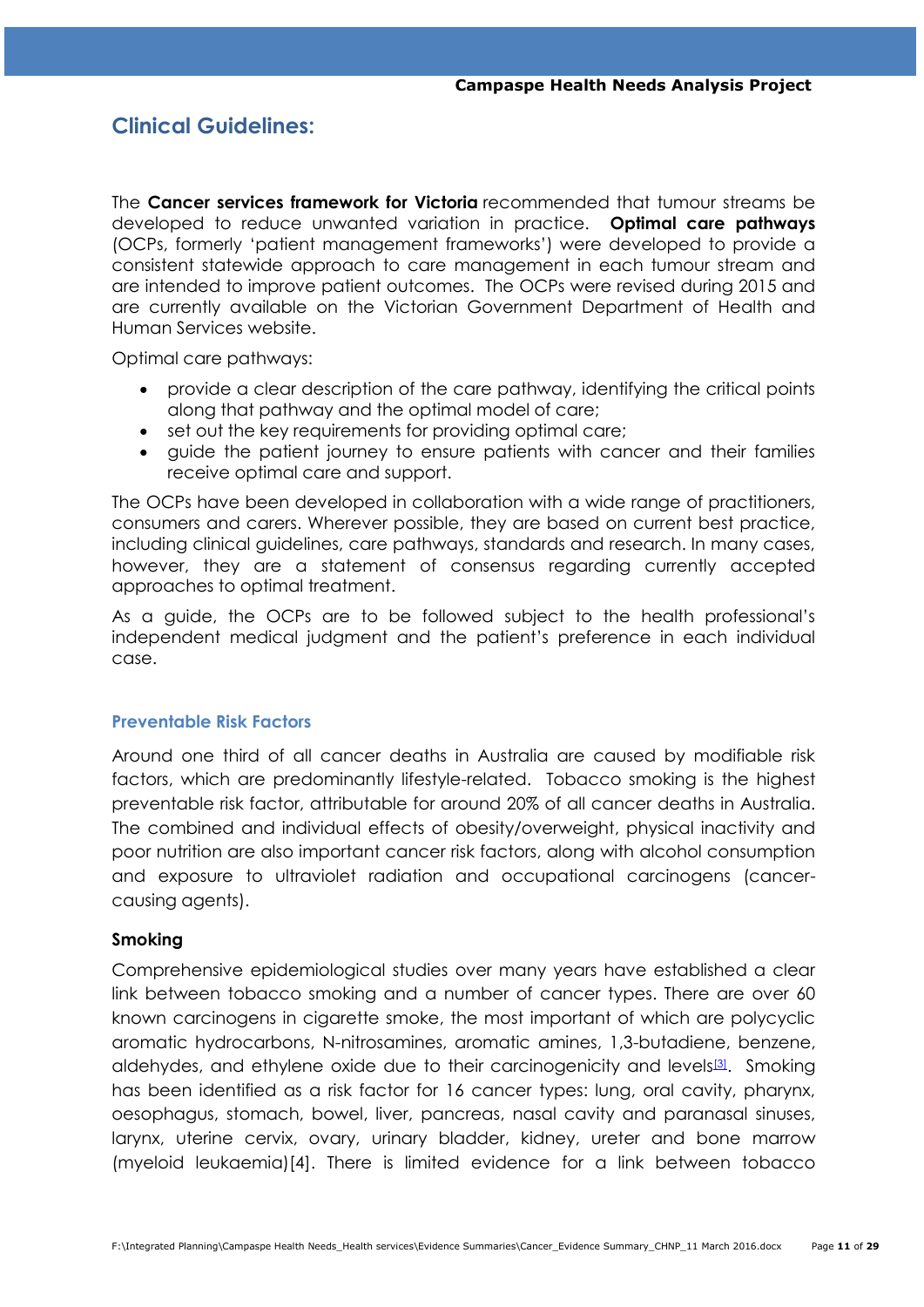smoking and breast cance[r\[4\].](http://wiki.cancer.org.au/policy/Tobacco_control/Link_between_smoking_and_cancer#cite_note-Citation:International_Agency_for_Research_on_Cancer_2012-4) Smoking and alcohol together have a synergistic effect on upper gastrointestinal and aero-digestive cancer risk, meaning the combined effects exceed the risk from either alon[e\[20\].](http://wiki.cancer.org.au/policy/Tobacco_control/Link_between_smoking_and_cancer#cite_note-Citation:Doll_R.2C_Forman_D.2C_La_Vecchia_C.2C_Wouterson_R_1999-20) It has been estimated that over 75% of cancers of the upper aero-digestive tract in developed countries can be attributed to this effect.

# **Obesity**

The links between body mass, nutrition, physical activity and cancer causation are complex, because each risk factor has a direct impact on cancer risk but the risk factors can also combine. It can be difficult to separate these combined effects. For example, poor nutrition contributes to overweight and obesity, which are independent cancer risk factors. In addition, inadequate consumption of fresh fruit and vegetables can increase cancer risk directly, as these healthy food choices can help to protect against some cancers. In the same way, physical inactivity contributes to overweight and obesity, and can also be a direct cancer risk factor, even in people who are not overweight.

# **Sun exposure**

The major cause of melanoma and NMSC is UV radiation exposur[e\[1\].](http://wiki.cancer.org.au/policy/UV/Link_between_UV_and_cancer#cite_note-Citation:Hill_D.2C_Elwood_JM.2C_English_DR_2004-1) Childhood and adolescent sun exposure is thought to be important in determining the lifetime potential for skin cancer. Adult exposure appears to contribute to the extent to which this potential is realised. The exact exposure needed to develop various skin cancers is not entirely clear. It is likely that both episodic and cumulative exposures are important; episodic exposures have been shown to more strongly determine the risk of melanoma. Based on a review of recalled sun exposure by period of life in studies of melanoma, the relative risk of melanoma with a history of childhood sunburn has been estimated to be 1.8, while for sunburn in adulthood it is 1.[5\[2\].](http://wiki.cancer.org.au/policy/UV/Link_between_UV_and_cancer#cite_note-Citation:Whiteman_DC.2C_Whiteman_CA.2C_Green_AC_2001-2)

# **Alcohol**

In 1988 the International Agency for Research on Cancer classed alcohol as a [Group](http://wiki.cancer.org.au/policy/IARC_classifications#Group_1)  [1](http://wiki.cancer.org.au/policy/IARC_classifications#Group_1) carcinogen (the highest IARC classification) for cancers of the mouth, pharynx, larynx, oesophagus and live[r\[1\].](http://wiki.cancer.org.au/policy/Alcohol/Link_between_alcohol_and_cancer#cite_note-Citation:International_Agency_for_Research_on_Cancer_1998-1) Cancer risk is increased because of the ethanol in alcohol, irrespective of the type of alcoholic beverag[e\[2\].](http://wiki.cancer.org.au/policy/Alcohol/Link_between_alcohol_and_cancer#cite_note-Citation:World_Cancer_Research_Fund.2C_American_Institute_for_Cancer_Research_2007_2-2) Ethanol, the chemical in alcoholic beverages that induces the physical and mental responses experienced with alcohol use, is also a [Group 1](http://wiki.cancer.org.au/policy/IARC_classifications#Group_1) carcinoge[n\[3\].](http://wiki.cancer.org.au/policy/Alcohol/Link_between_alcohol_and_cancer#cite_note-Citation:International_Agency_for_Research_on_Cancer_2010-3) Alcohol use and cancer have a dose-response relationship; the more alcohol consumed over time, the higher the risk. The relationship is not a straight line, but shows upward curvature at higher drinking levels over time; the relationship appears to be consistent for women and me[n\[4\].](http://wiki.cancer.org.au/policy/Alcohol/Link_between_alcohol_and_cancer#cite_note-Citation:Edwards_G.2C_Anderson_P.2C_Babor_T.2C_et_al_1995-4)

# **Occupational**

The association between occupation and cancer has been known for centuries and in some instances this link has lead to the identification of carcinogens. In Australia, mesothelioma caused by [asbestos exposure](http://wiki.cancer.org.au/policy/Occupational_cancers/Link_between_occupation_and_cancer#Asbestos) is probably the best known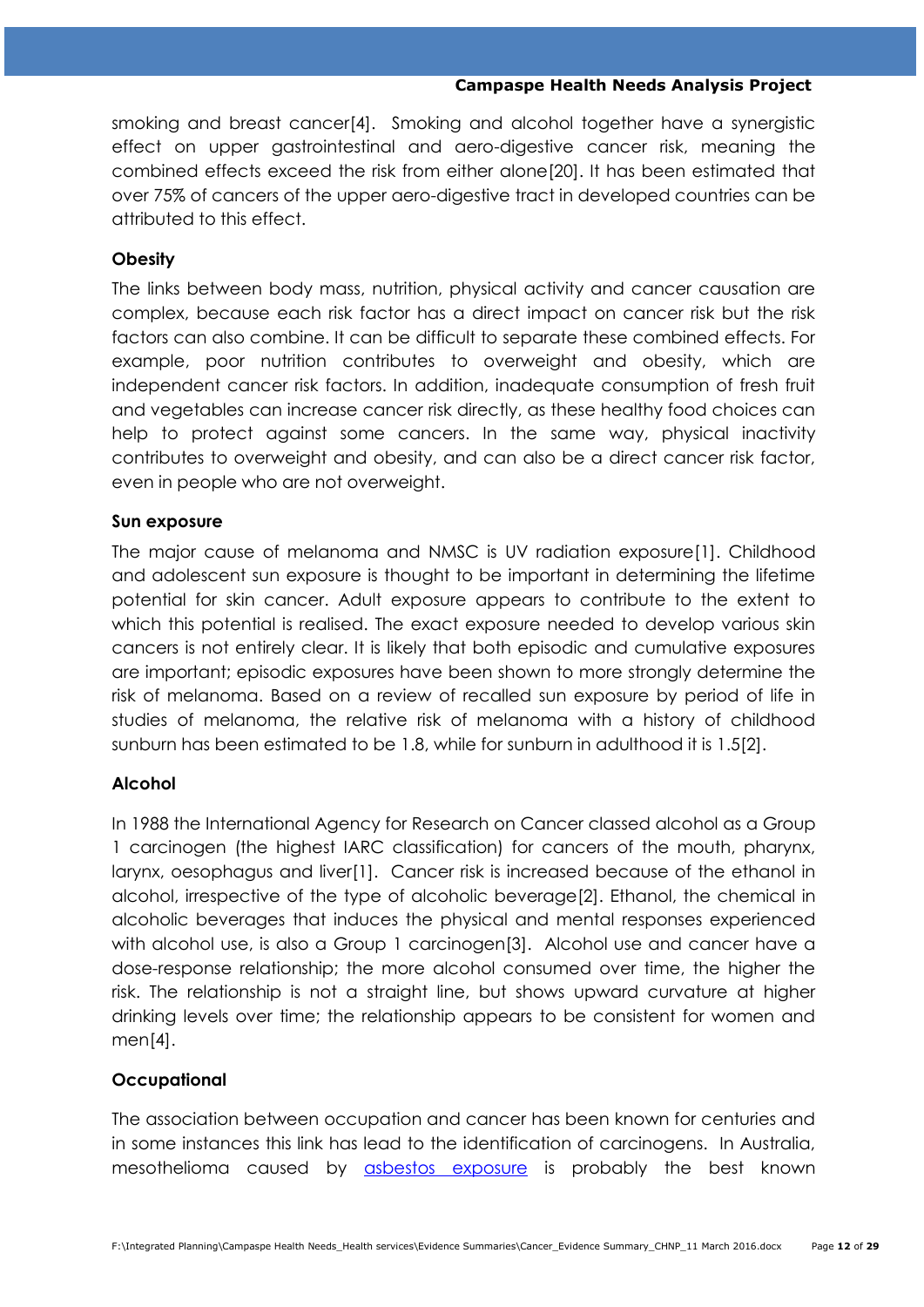occupational cancer. In terms of occupational exposure, the most common carcinogens are estimated to be solar UV radiation, diesel engine exhaust, secondhand tobacco smoke, benzene, lead and silica.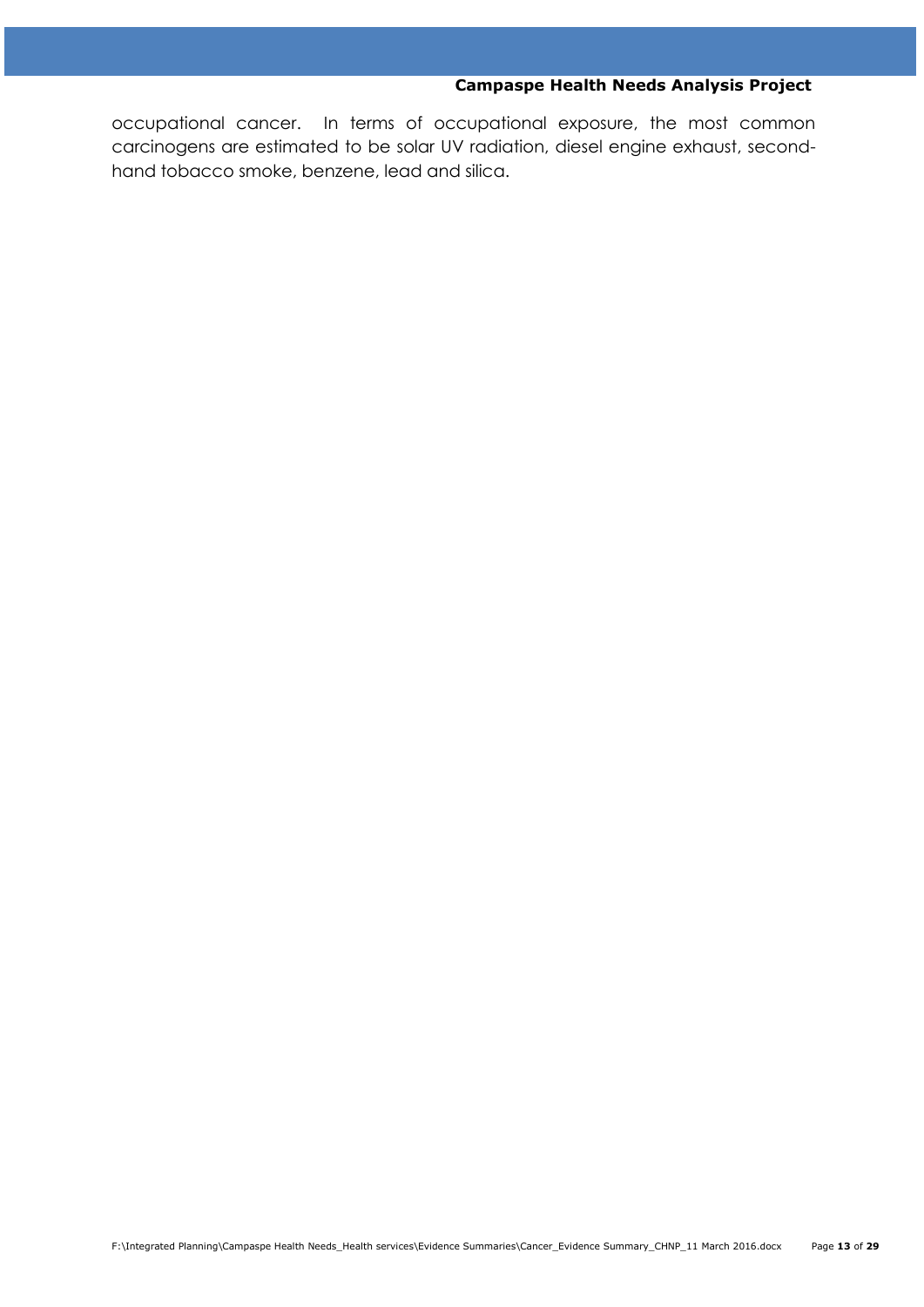# **Evidence based strategies/ Intervention evidence :**

# **Protection and Health Promotion:**

### **Interventions targeting preventable risk factors:**

- Smoking (see Drug & Alcohol)
- Alcohol (see Drug & Alcohol)
- Obesity (see Obesity)
- Sun Exposure
	- o Increase knowledge of the UV Index and SunSmart UV Alert to promote safe sun exposure;
	- o Support and monitor settings-based approaches (school/children's services policies and procedures)
	- o UV protection policies mandated as workplace requirement;
	- o Eradication/phasing out of solariums;
	- o Providing sunscreen and shade structures to reduce sun exposure.
- Occupational Cancers
	- o Monitoring and surveillance of exposure to known risks and carcinogens
	- o Inter-sectoral partnerships between industry groups and occupational health and safety organisations;
	- o Work place health promotion programs providing a structured framework for delivering health messages, whether relating to hazardous exposures and harmful work practices or to individual health behaviours;
	- o Evaluation and monitoring of new technologies and potential risks;
	- o Effective policies and procedures for working with hazardous materials and carcinogens

# **Illness Prevention:**

Australia currently has three population screening programs for cancer which meet the World Health Organization criteria including breast, cervical and bowel. There is currently insufficient evidence for screening for prostate cancer and melanoma.

# **Cervical Cancer immunisation & screening:**

In 2006 the TGA approved the quadrivalent HPV vaccine Gardasil for use in women aged 9–26 years and males aged 9–15 years. The national Human Papillomavirus (HPV) vaccination program began in 2007 and is an Australian, State and Territory Government initiative. The Program provides the HPV vaccine free of charge to eligible children to protect against the most common types of HPV infection that can lead to HPV-related cancer and disease The TGA subsequently approved extension of the age ranges, up to 45 years for females and up to 26 years for males. The bivalent vaccine Cervarix was approved by the TGA in 2007 and is registered for use in women aged 10–45 years.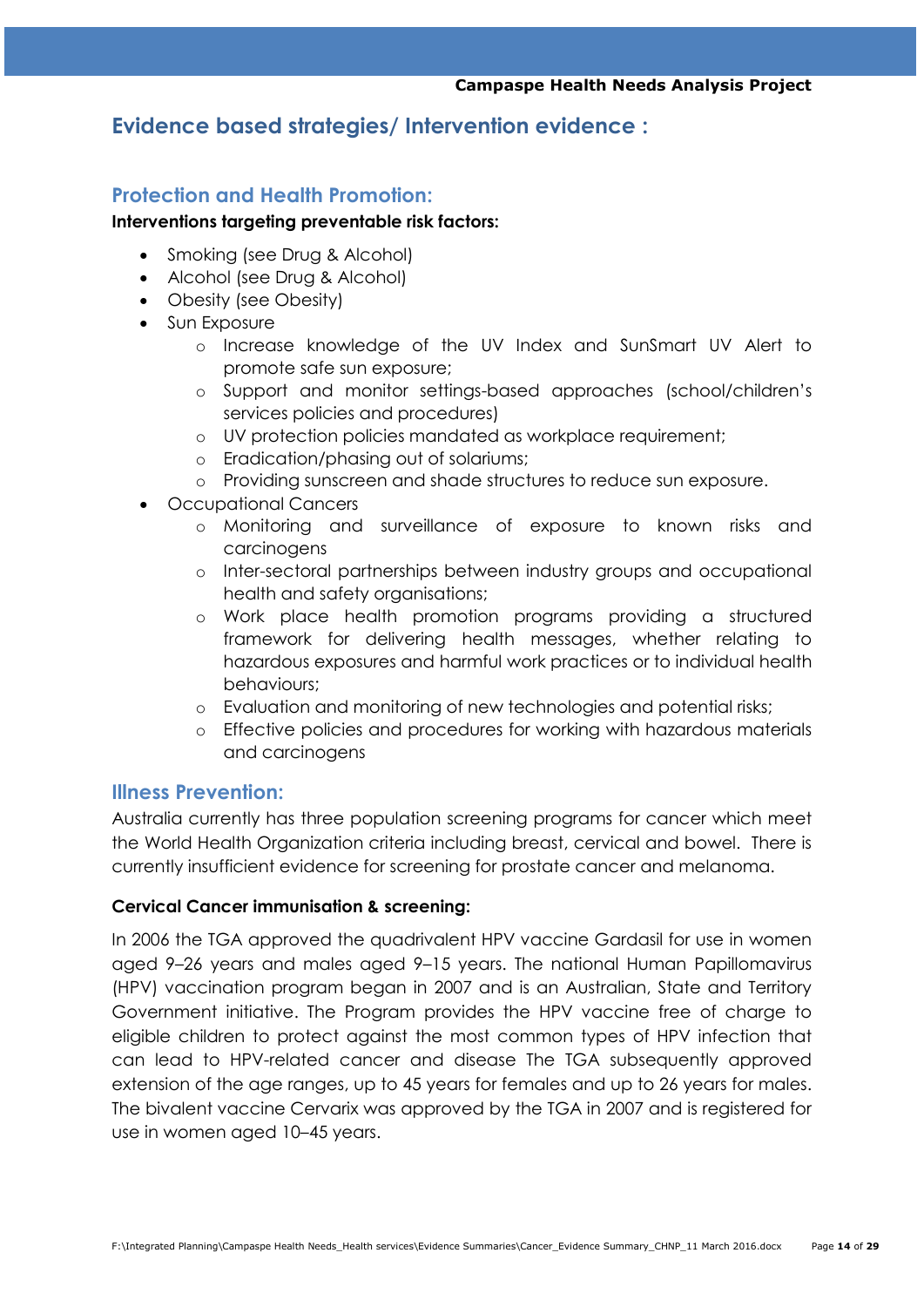The National Cervical Screening Program. (NCSP) was implemented in 1991 as a joint initiative of the Australian, State and Territory Governments. The national policy for Australia's NCSP guidelines for screening state:

- Routine screening with Pap smears should be carried out every two years for women who have no symptoms or history suggestive of cervical pathology.
- All women who have ever been sexually active should start having Pap smears between the ages of 18 and 20 years, or one or two years after first having sexual intercourse, whichever is later.
- Pap smears may cease at the age of 70 years for women who have had two normal Pap smears within the last five years. Women over 70 years who have never had a Pap smear, or who request a Pap smear, should be screened.
- Women with abnormal Pap test results are managed in accordance with the National Health and Medical Research Council guidelines.

The Australian Government has now accepted the evidence based recommendations of the Medical Services Advisory Committee (MSAC) that a primary human papillomavirus (HP) test should replace the current Pap test for cervical screening. This will ensure Australian women will have access to a cervical screening program that is safe, effective, efficient and based on current evidence.

The renewed National Cervical Screening Program will commence on 1 May 2017 when the HPV screening test will become available on the Medicare Benefits Schedule and the National Cancer Screening Register will be in place to support the renewed clinical pathway.

**LOCAL CONTEXT:** There are 14 Cervical Cytology test providers providing service in the Campaspe catchment (MBS item 2504).

# **Breast screening & risk assessment:**

BreastScreen Australia invites women aged 50-74 to have free two-yearly mammogram. Women aged 40-49 and 75 and over are eligible to receive free mammograms but do not receive an invitation to attend.

There are a number of validated computerised breast cancer risk assessment tools that estimate an individual woman's breast cancer risk based on her personal risk factors:

- the IBIS tool available at <www.ems-trials.org/riskevaluator/>
- the Cancer Australia tool available at < http://canceraustralia.gov.au/affected-cancer/cancer- types/breastcancer/your-risk/calculate>
- the Cancer Australia Familial Risk Assessment tool available at <http://canceraustralia.gov.au/ affected-cancer/cancer-types/breastcancer/your-risk/calculate>.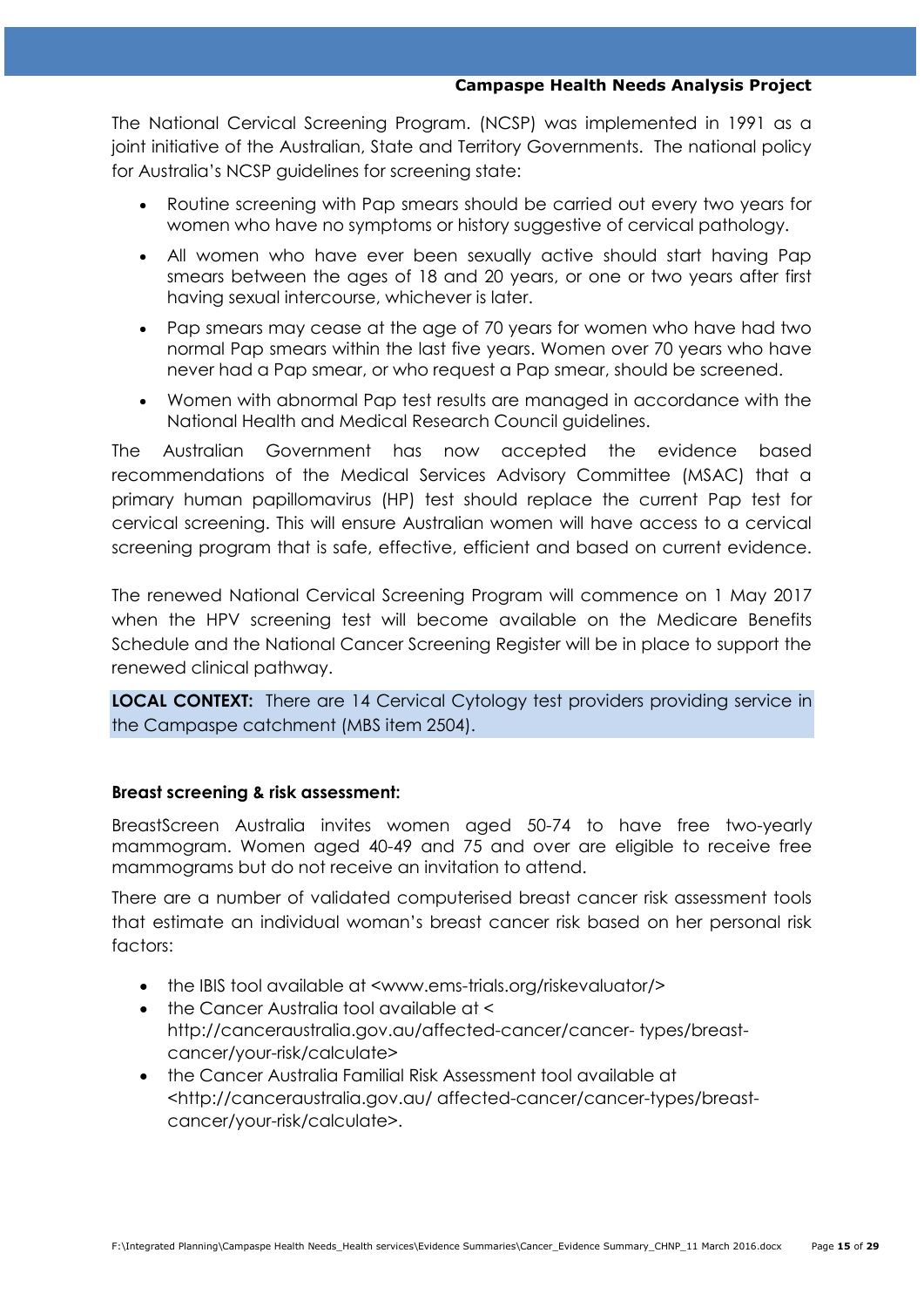**LOCAL CONTEXT:** There are BreastScreen clinics in Echuca, Shepparton and Bendigo. There are no mobile van screening sites in the Shire of Campaspe, however some services offer a bus to attend one of the clinics listed above.

### **Bowel Cancer Screening:**

The National Bowel Cancer Screening Program (NBCSP) aims to reduce illness and death from bowel cancer by offering people over the age of 50 a free screening test to complete in the privacy of their own home. The NBCSP is currently inviting men and women turning 50, 55, 60, 64, 65, 70, 72 and 74 to screen for bowel cancer. Participants are sent a free, easy to use screening kit that can be completed at home.

Between 2015 and 2020, more age groups will be added to the screening program:

- $\bullet$  2017 68, 58 and 54 year olds
- $\bullet$  2018 62 and 66 year olds
- People aged 52 and 56 will be included from 2019 to 2020.

**Screening - Lung:** No form of population screening has been shown to improve lung cancer outcomes (Cancer Australia 2012). Low-dose CT lung cancer screening may reduce lung cancer mortality but is not considered ready for a national screening program.

**Screening – Prostate:** There is no population screening program for Prostate cancer. GP's may routinely undertake the following assessments based on the age and risk profile of a client. Digital Rectal Examination (DRE) involves the doctor inserting a gloved finger into the rectum to feel the prostate gland. Some abnormality may be felt, but it is not possible to feel the entire prostate or a small cancer. A tumour that is out of reach of the finger may be missed. The PSA test measures the level of PSA in your blood. It does not specifically test for cancer. Virtually all PSA is produced by the prostate gland. The normal range depends on your age. A PSA above the typical range may indicate the possibility of prostate cancer. However, two thirds of cases of elevated PSA are due to noncancerous conditions such as prostatitis and BPH. If either of these tests suggest an abnormality, other tests are necessary to confirm a diagnosis of prostate cancer, usually a trans-rectal ultrasound (TRUS) and biopsy.

**LOCAL CONTEXT: The Kyabram Cancer Screening Project:** Kyabram District Health Service in partnership with Cancer Council Victoria and in consultation with other local organisations and the community, will develop, implement and evaluate a number of initiatives to increase cancer screening (breast, bowel and cervical) with a focus on people from low socio-economic backgrounds. The project will focus on three main areas: To raise awareness & knowledge of cancer screening; to support training and development of local health professional and community workers to promote and deliver cancer screening; and to improve accessibility of cancer screening services.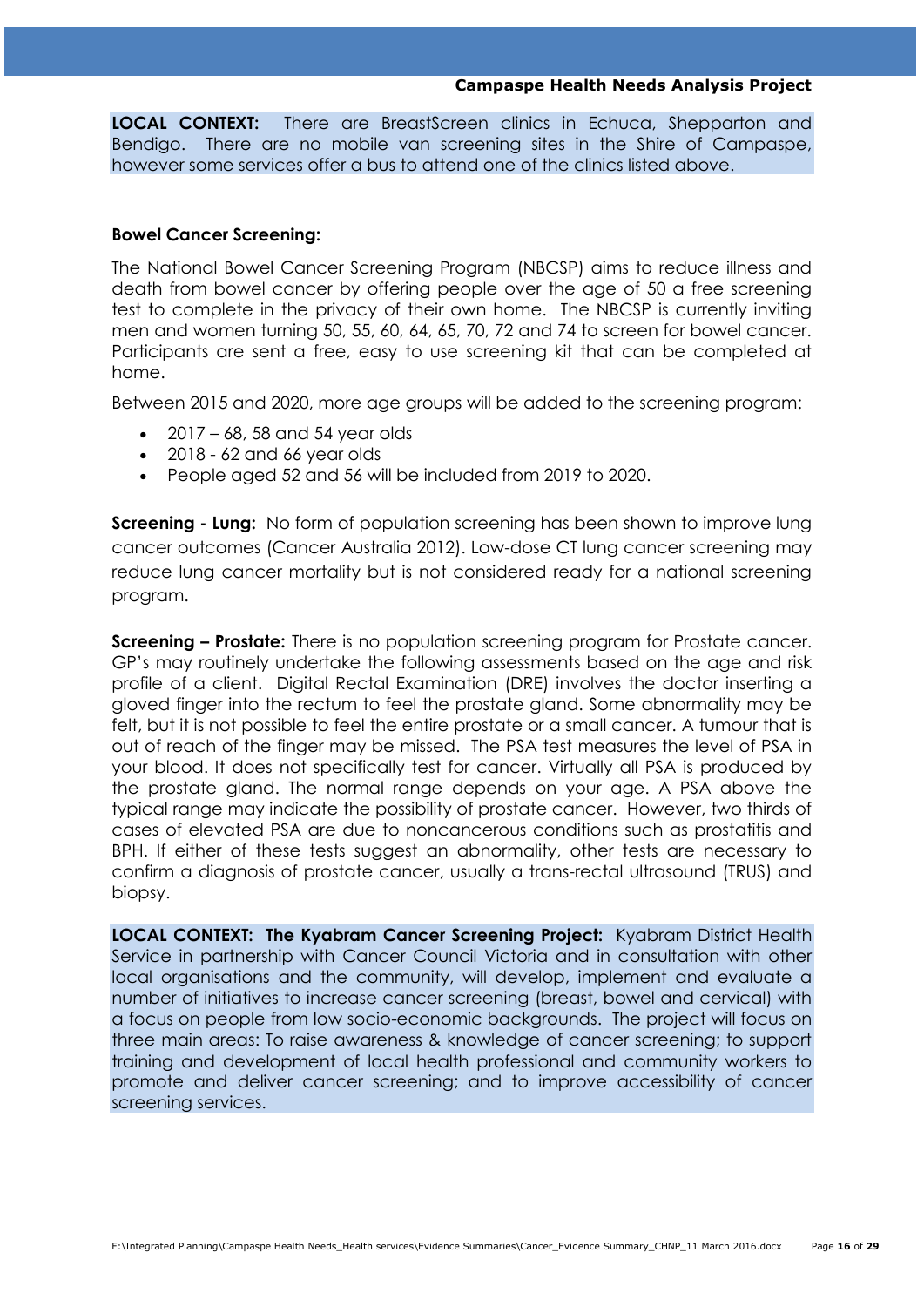**Primary Care/Secondary Care/Tertiary Care/Quaternary Care:**

The following information is a summary developed from the "optimal care pathways" as developed by DHHS and released late 2015.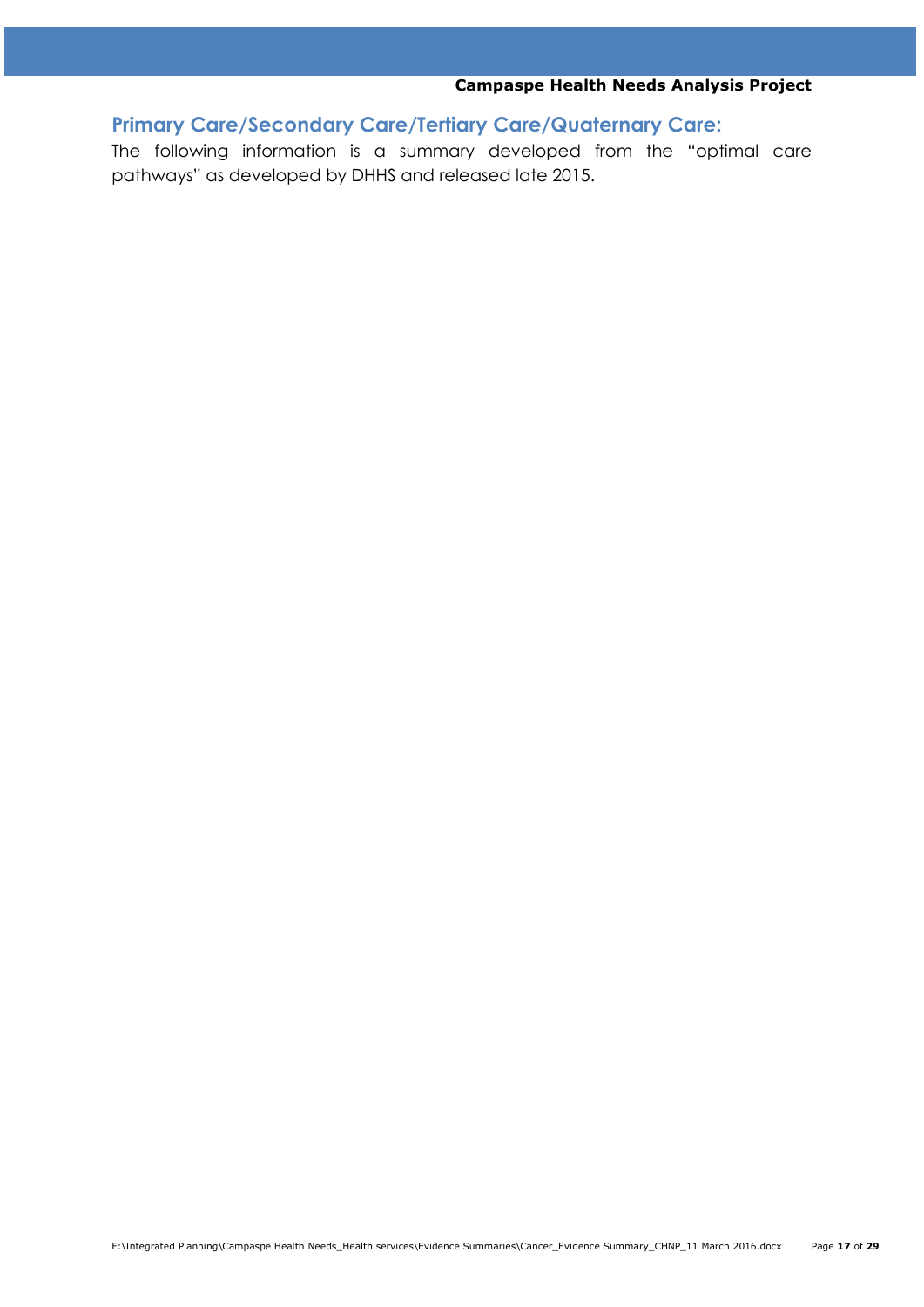# **Optimal Timeframes:**

|                                                               | <b>Breast</b>                                                                                                                                                              | <b>Colorectal</b>                                                                                                                                                                                                                                                                                                                | Prostate                                                                                                                                                                                                                                                                                               | Lung                                                                                                                                                                                     | Melanoma                                                                                                                                                                                                                                                                                |
|---------------------------------------------------------------|----------------------------------------------------------------------------------------------------------------------------------------------------------------------------|----------------------------------------------------------------------------------------------------------------------------------------------------------------------------------------------------------------------------------------------------------------------------------------------------------------------------------|--------------------------------------------------------------------------------------------------------------------------------------------------------------------------------------------------------------------------------------------------------------------------------------------------------|------------------------------------------------------------------------------------------------------------------------------------------------------------------------------------------|-----------------------------------------------------------------------------------------------------------------------------------------------------------------------------------------------------------------------------------------------------------------------------------------|
| Presentation<br>initial<br>investigatio<br>ns and<br>referral | Within 2<br>weeks                                                                                                                                                          | Test results<br>should be<br>provided to<br>the patient<br>within one<br>week of<br>testing. If<br>symptoms are<br>suggestive of<br>colorectal<br>cancer,<br>patients<br>should be<br>referred for<br>colonoscopy<br>within 4<br>weeks.<br>Patients<br>should be<br>seen by a<br>surgeon<br>within 2<br>weeks of GP<br>referral. | Men without<br>symptoms<br>should see a<br>specialist<br>within 6-12<br>weeks of an<br>abnormal<br>result being<br>identified.<br>Men with<br>symptoms<br>should see a<br>specialist<br>earlier,<br>depending<br>on the<br>urgency of<br>the<br>symptoms<br>(including<br>psychologic<br>al distress). | Tests results<br>should be<br>provided to<br>the patient<br>within one<br>week.<br>The specialist<br>appointment<br>should take<br>place within 2<br>weeks of<br>initial GP<br>referral. | GP<br>consultation<br>should be<br>within one<br>week of<br>identifying a<br>definitive<br>change.<br><b>Biopsy should</b><br>be performed<br>within 2<br>weeks of the<br>decision it is<br>necessary.<br>Referral to a<br>specialist<br>should be<br>within 2<br>weeks                 |
| Diagnosis,<br>staging and<br>treatment<br>planning            | Results of all<br>relevant tests<br>and imaging<br>should be<br>available for<br>the<br>multidisciplina<br>ry team<br>discussion.<br>(meetings<br>should occur<br>monthly) | Investigations<br>should be<br>completed<br>within 2<br>weeks. 10-15%<br>of colorectal<br>cancers will<br>present as an<br>emergency.<br>This<br>necessitates<br>appropriate<br>acute care<br>followed by<br>management<br>from a<br>multidisciplina<br>ry team.                                                                 | Diagnostic<br>work up<br>completed<br>within 4<br>weeks.                                                                                                                                                                                                                                               | Ideally, all<br>newly<br>diagnosed<br>patients<br>should be<br>discussed at<br>multidisciplina<br>ry team<br>meeting<br>before<br>beginning<br>treatment.                                | The result of<br>the biopsy<br>should be<br>available<br>within one<br>week.<br>Staging<br>investigations<br>should be<br>completed<br>within 2<br>weeks<br>Where<br>appropriate,<br>multidisciplina<br>ry discussion<br>should be<br>conducted<br>before<br>implementing<br>treatment. |
| <b>Treatment</b>                                              | $Surgery - to$<br>occur within<br>one month of<br>decision<br>Chemo-                                                                                                       | Neoadjuvant<br>radiation<br>therapy<br>should<br>commence                                                                                                                                                                                                                                                                        | $Surgery -$<br>within 3<br>months of<br>diagnosis.<br>Chemo &                                                                                                                                                                                                                                          | The time from<br>initial referral<br>to initial<br>treatment<br>should be no                                                                                                             | No timelines<br>outlined in<br><b>Optimal Care</b><br>Pathways.                                                                                                                                                                                                                         |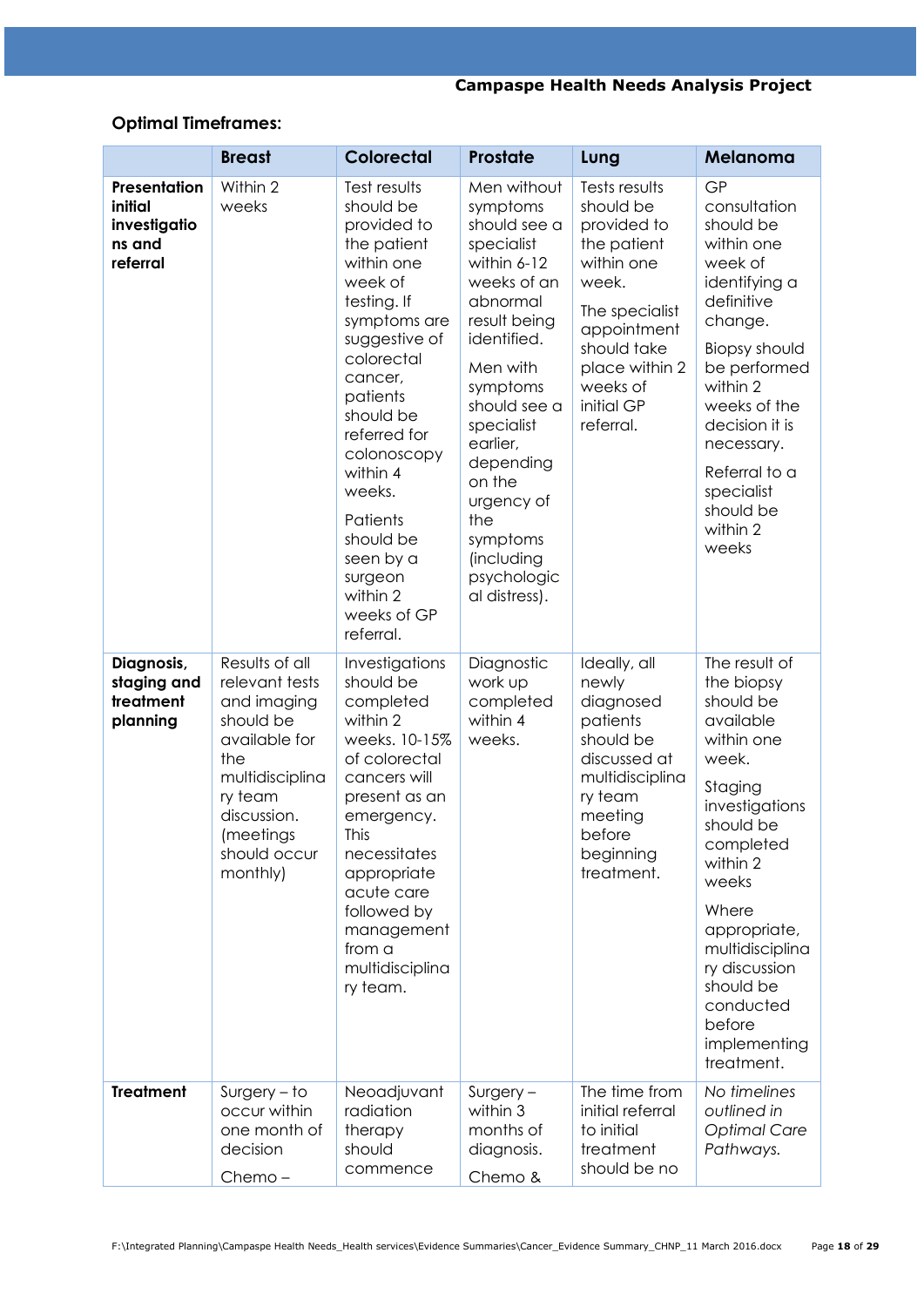| within 4<br>weeks of<br>surgery.<br>Neo-adjuvant<br>$-$ as soon as<br>practicable<br>Endocrine -<br>as soon as<br>appropriate<br>after<br>chemo/radio<br>Radiation-<br>within 8<br>weeks of<br>surgery (if no<br>chemo), or 3-<br>4 weeks after<br>chemo. | within 3<br>weeks of the<br>management<br>plan.<br>Neoadjuvant<br>chemotherap<br>y should<br>commence<br>within 3<br>weeks of the<br>management<br>plan.<br>Adjuvant<br>chemotherap<br>y should<br>commence<br>within 8<br>weeks of<br>surgery. | drug<br>therapy $-$<br>within 3-<br>months of<br>diagnosis.<br>Radiation<br>Therapy -<br>timely<br>consultation<br>with a<br>medical<br>oncologist in<br>patients<br>who are not<br>responding<br>to first line<br>therapy. | more than 6<br>weeks. |  |
|-----------------------------------------------------------------------------------------------------------------------------------------------------------------------------------------------------------------------------------------------------------|-------------------------------------------------------------------------------------------------------------------------------------------------------------------------------------------------------------------------------------------------|-----------------------------------------------------------------------------------------------------------------------------------------------------------------------------------------------------------------------------|-----------------------|--|
|-----------------------------------------------------------------------------------------------------------------------------------------------------------------------------------------------------------------------------------------------------------|-------------------------------------------------------------------------------------------------------------------------------------------------------------------------------------------------------------------------------------------------|-----------------------------------------------------------------------------------------------------------------------------------------------------------------------------------------------------------------------------|-----------------------|--|

**WORKSHOP DISCUSSION:** how often do Campaspe patients meet these

timeframes?

# **Imaging**:

- Mammography;
- Ultrasound:
- $\bullet$  CT:
- FDG PET;
- MRI.

# **Surgery**

The training and experience required of the surgeon are as follows:

 surgeon (FRACS or equivalent) with adequate training and experience and institutional cross- credentialing and agreed scope of practice within the specific cancer area (ACSQHC 2004)

Hospital or treatment unit characteristics for providing safe and quality care include:

- a clearly defined path to emergency care and advice after hours
- an intensive care unit
- 24-hour medical staff availability
- 24-hour operating room access
- pathology
- a diagnostic imaging facility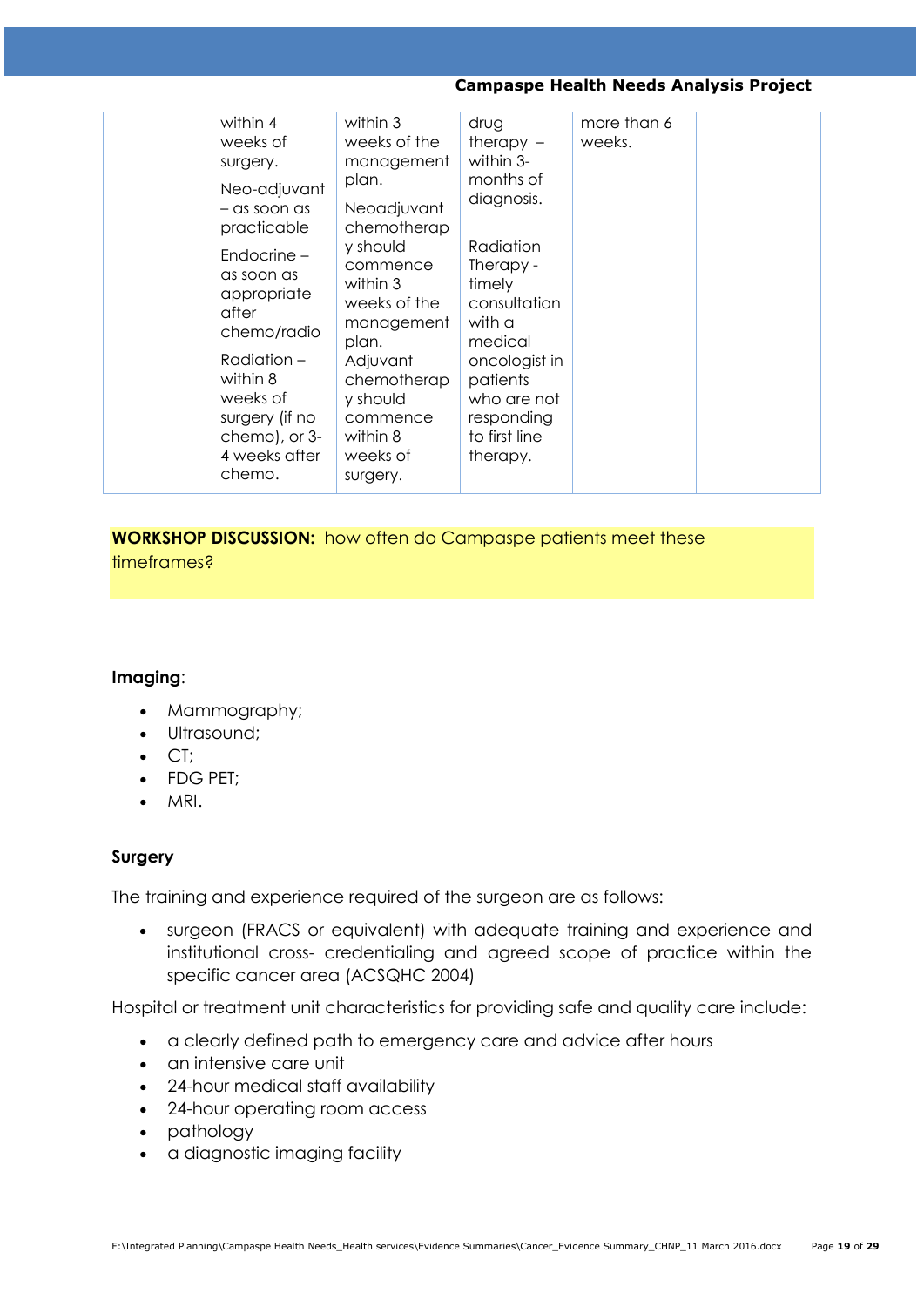### **Radiation therapy**

Training and experience required of the appropriate specialist(s):

 radiation oncologist (FRANZCR) with adequate training and experience with institutional credentialing and agreed scope of practice for the specific cancer area (ACSQHC 2004).

Hospital or treatment unit characteristics for providing safe and quality care include:

- access to PET and electronic transfer of PET data for planning
- access to allied health, especially nutrition health and advice
- access to CT scanning for simulation and planning
- trained radiation therapy nurses, physicists and therapists.

### **Chemotherapy or drug therapy**

The following training and experience is required of the appropriate specialist(s):

- Medical oncologists (RACP or equivalent) must have adequate training and experience with institutional credentialing and agreed scope of practice within this area (ACSQHC 2004).
- Nurses must have adequate training in chemotherapy administration and handling and disposal of cytotoxic waste.
- Chemotherapy should be prepared by a pharmacist with adequate training in chemotherapy medication, including dosing calculations according to protocols, formulations and/or preparation and/or methodology.
- In a setting where no medical oncologist is locally available, some components of less complex therapies may be delivered by a medical practitioner and/or nurse with training and experience with credentialing and agreed scope of practice within this area under the guidance of a medical oncologist. This should be in accordance with a detailed treatment plan or agreed protocol, and with communication as agreed with the medical oncologist or as clinically required.

Hospital or treatment unit characteristics for providing safe and quality care include:

- a clearly defined path to emergency care and advice after hours
- access to basic haematology and biochemistry testing
- cytotoxic drugs prepared in a pharmacy with appropriate facilities
- occupational health and safety guidelines regarding handling of cytotoxic drugs, including
- safe prescribing, preparation, dispensing, supplying, administering, storing, manufacturing,
- compounding and monitoring the effects of medicines (ACSQHC 2011)
- guidelines and protocols are available to deliver treatment safely (including dealing with
- extravasation of drugs)
- mechanisms for coordinating combined therapy (chemotherapy and radiation therapy), especially
- where facilities are not co-located
- appropriate molecular pathology access (such as Kras molecular testing).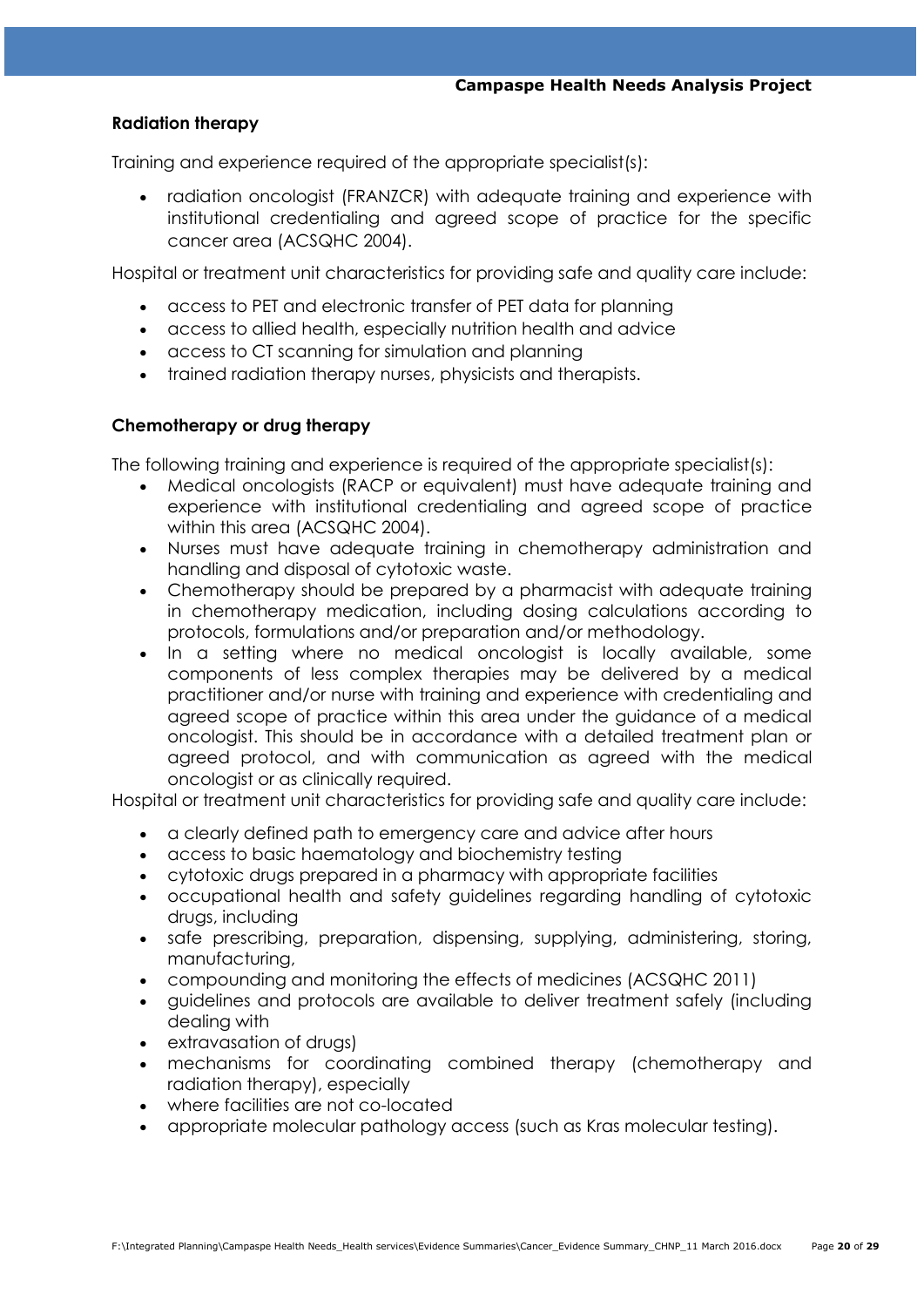### **Care Coordination:**

In the context of cancer, care coordination encompasses multiple aspects of care delivery including multidisciplinary team meetings, supportive care screening/assessment, referral practices, data collection, development of common protocols, information provision and individual clinical treatment.

### **Multidisciplinary cancer care**

Multidisciplinary care (MDC) is considered best practice in the treatment planning and care for patients with cancer. MDC is an integrated team approach to health care in which medical and allied health care professionals consider all relevant treatment options and collaboratively develop an individual treatment and care plan for each patient. MDC involves all relevant health professionals discussing options and making joint decisions about treatment and supportive care plans, taking into account the personal preferences of the patient.

It is well documented and accepted that multidisciplinary care represents best practice in terms of treatment planning and care for cancer patients. Effective multidisciplinary care assures:

- improved treatment
- improved team communication and support
- improved coordination of patient care
- reduced service duplication
- increased opportunities for recruitment into clinical trials
- consideration of patient's physical and emotional needs.

Multidisciplinary teams should adhere to the following:

- teams comprising health care practitioners required for all treatment and care decisions in a particular tumour stream.
- team members can be from the primary, community and acute sectors, public and private sector and can be from several health services.
- core team members will commonly include radiologists, pathologists, general practitioners, surgeons, physicians, medical oncologists, palliative care practitioners, radiation oncologists, social workers and/or psychologists, oncology nurses, data managers, and research nurses.

Implementation of best practice cancer care in regional and rural locations requires a multidisciplinary focus. In regional and rural areas, meetings should be timed to allow attendance either in person or via tele-/videoconference by appropriate specialist clinicians. Non-core team members should be aware of the regular meeting day and time and should be invited in advance if their input on specific cases is required.

**LOCAL CONTEXT:** Loddon Mallee Integrated Cancer Services (LMICS) coordinates MDC within the Loddon Mallee Region.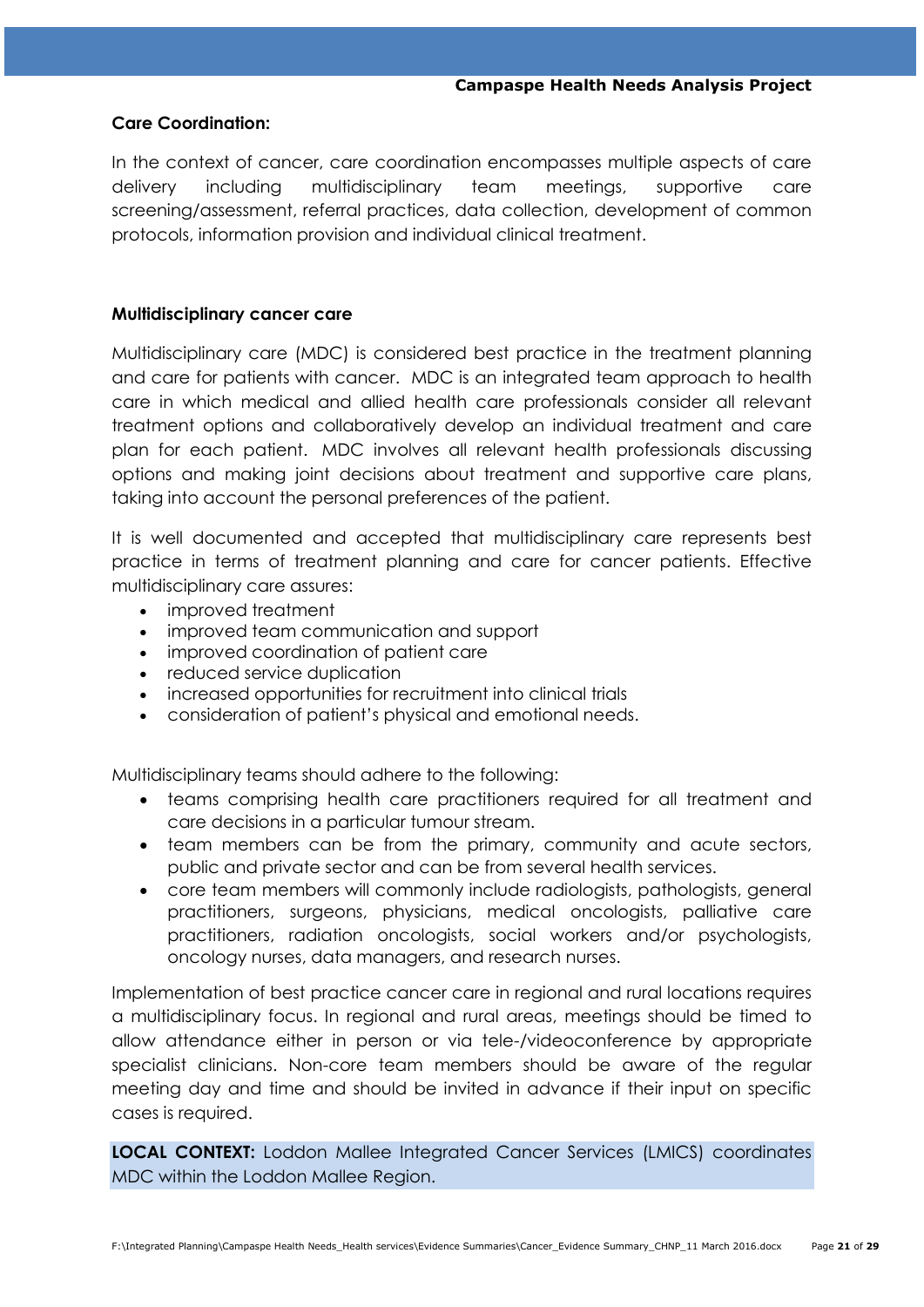### **Telehealth**

Telehealth refers to health care delivery, or related processes (such as education), when some of the participants are separated by distance and information and communications technologies are used to overcome that distance.

Telehealth can be a cost effective, real-time and convenient alternative to the more traditional face-to-face way of providing healthcare, professional advice and education. It can help to remove many of the barriers currently experienced by health consumers and professionals, such as distance, time and cost, which can prevent or delay the delivery of timely and appropriate healthcare services and educational support.

**LOCAL CONTEXT:** MBS data for 2014-2015 indicates that telehealth was applied for 213 patients.

### **McGrath Specialist Breast Care Nurses**

The Commonwealth-supported McGrath Foundation breast care nurses are trained, registered nurses who provide information, care, and practical and emotional support to women diagnosed with breast cancer, their families and carers.

**LOCAL CONTEXT:** There is a McGrath Breast care nurse at Echuca Regional Health, Shepparton and Bendigo.

### **Research and clinical trials**

Where practical, patients should be offered the opportunity to participate in research and/or clinical trials at any stage of the care pathway. Research and clinical trials play an important role in establishing efficacy and safety for a range of treatment interventions, as well as establishing the role of psychological, supportive care and palliative care interventions (Sjoquist & Zalcberg 2013).

#### **Supportive Care**

Supportive care in cancer refers to the following five domains:

- physical needs
- psychological needs
- social needs
- information needs
- spiritual needs.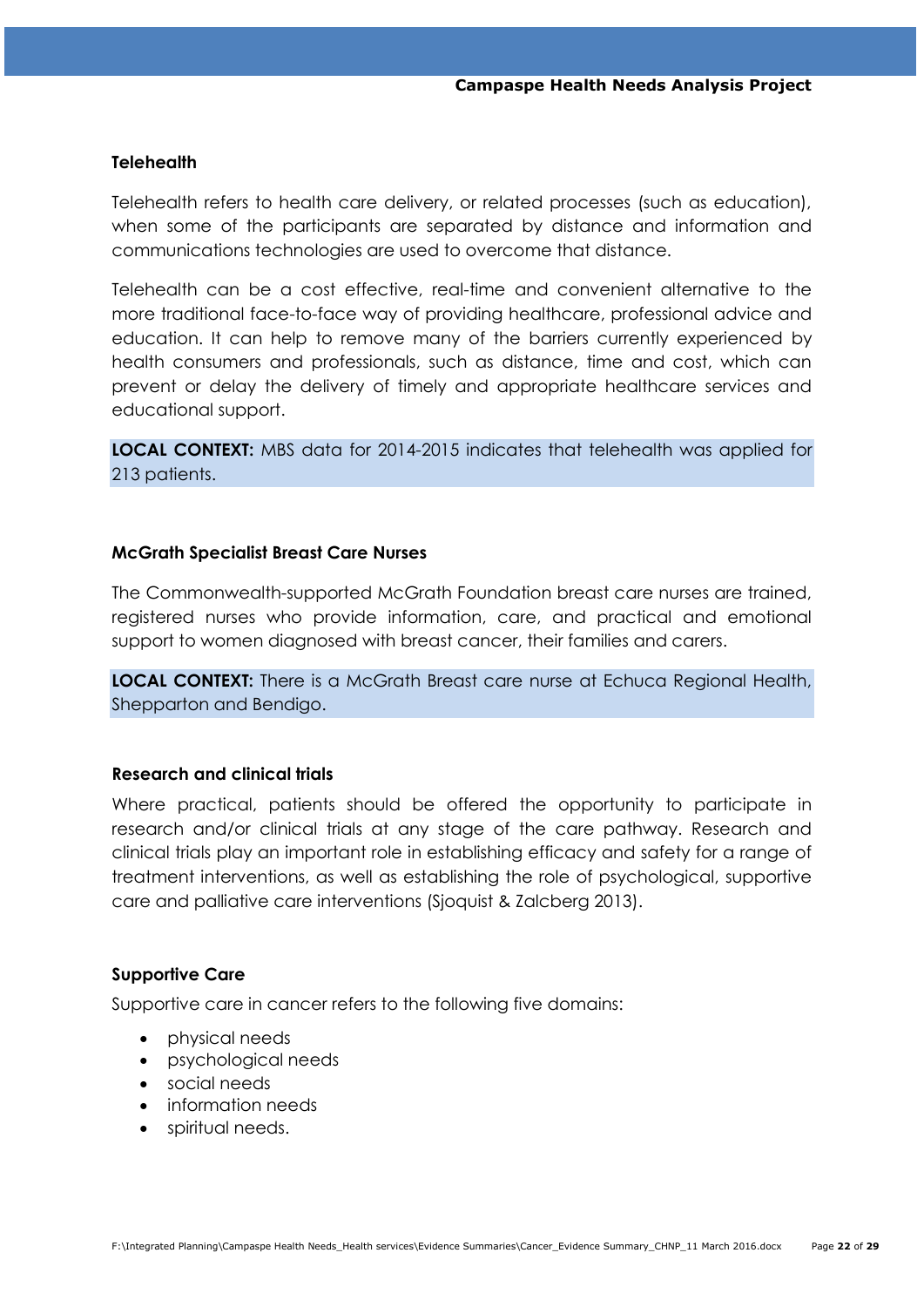Screening with a validated screening tool (such as the National Comprehensive Cancer Network distress thermometer and problem checklist), assessment and referral to appropriate health professionals or organisations is required to meet the identified needs of an individual, their carer and family. Referral to an appropriate health professional(s) and/or organisation(s) should be considered including:

- community-based support services (such as Cancer Council Victoria)
- peer support groups (contact the Cancer Council on 13 11 20 or Breast Cancer Network Australia on 1800 500 258 for more information)
- a nurse practitioner and/or specialist nurse
- a psychologist or psychiatrist
- a social worker
- a dietitian
- an exercise physiologist
- a genetic counsellor
- an occupational therapist
- a physiotherapist
- specialist palliative care.

# **LOCAL CONTEXT:**

- **The Gift** (Kyabram) aims to provide financial and practical support to local community members who are experiencing cancer. Gifts are always given in the form of voucher, product or payment of a utility or other bill. The Gift is aiming to open a "House" where the primary purpose of is to act as an informal "drop-In" centre for people affected by cancer, providing information and resources and acting as a hub for cancer related services and support groups.
- The **Otis Foundation** is provides retreat accommodation at no cost to those living with the challenges of breast cancer. The aim is to provide immediate relief to people who need a short-term break away*.* Anyone who has faced the challenges of living with breast cancer is eligible to stay at an OTIS retreat, along with their partners, family or friends. The Otis Foundation is based in Bendigo.
- **Maggie Centres** are a UK-based initiative that provides free practical, emotional and social support to people with cancer and their family and friends. At Maggie's you can talk to, and get advice from, a range of professional people. Centres are staffed by Cancer Support Specialists, Benefits Advisors, Nutritionists and Psychologists. Built in the grounds of NHS cancer hospitals, Maggie's Centres are places with professional staff on hand to offer the support people need. The Centres provide places to find practical advice about benefits and eating well; places where qualified experts provide emotional support; places to meet other people; or places where you can sit quietly with a cup of tea.
- **Cancer Support Services** within Campaspe include General Cancer Support at Echuca Regional Health, Community Cancer Services at Kyabram Community & Learning Centre, and Cancer Support Groups at Kyabram District Health.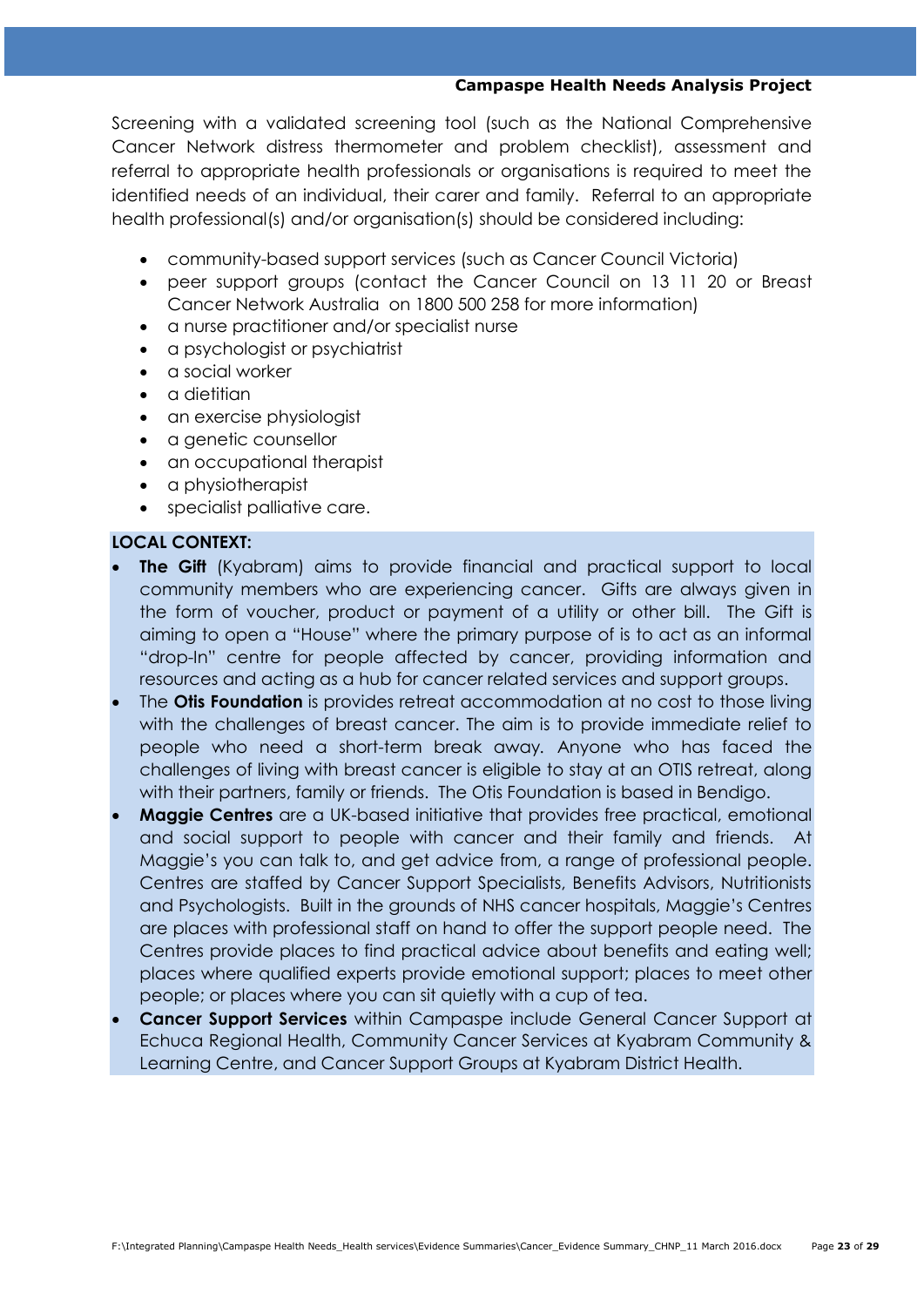# **Rehabilitation:**

Rehabilitation may be required at any point of the care pathway from preparing for treatment through to disease-free survival and palliative care.

Issues that may need to be addressed include managing cancer-related fatigue, cognitive changes, mood disturbances, improving physical endurance, achieving independence in daily tasks, returning to work and ongoing adjustment to disease and its sequelae.

# **Survivorship**

Many cancer survivors experience persisting side effects at the end of treatment. Emotional and psychological issues include distress, anxiety, depression, cognitive changes and fear of cancer recurrence. Late effects may occur months or years later and are dependent on the type of cancer treatment. Survivors may experience altered relationships and may encounter practical issues including difficulties with return to work or study, and financial hardship.

**Survivorship care:** Survivorship care, as defined by the Institute of Medicine (USA), is 'the phase of care that follows primary treatment for cancer'. Survivorship care is a complex area that encompasses: transitioning patients off active treatment; providing support for rehabilitation and return to work; planning for disease-specific and treatment-related follow-up; and providing psychosocial and communitybased support.

**Collaborative models of care: The Victorian Cancer Survivorship Program (VCSP)** was established in 2011 to help develop innovative models of follow-up care and to address the needs of survivors following treatment. In its first phase (2011–14) the focus of the VCSP was on trialling collaborative models of care across acute and primary/community care sectors. Six pilot projects were funded and evaluated for effectiveness, acceptability, sustainability and transferability. The VCSP pilot projects sought to: improve our understanding of the specific survivorship care needs of different groups; to develop resources tailored to survivors' and health professionals' needs; and to inform future survivorship care in Victoria. From 2015, three of the pilot projects have been supporting a select number of cancer services across Victoria to implement their models of care.

The Victorian Cancer Survivorship Program phase II grants closed February 2016.

# **End of Life:**

# **Palliative care:**

Early referral to palliative care can improve quality of life and in some cases survival. Referral should be based on need, not prognosis. Ensure that an advance care plan is in place.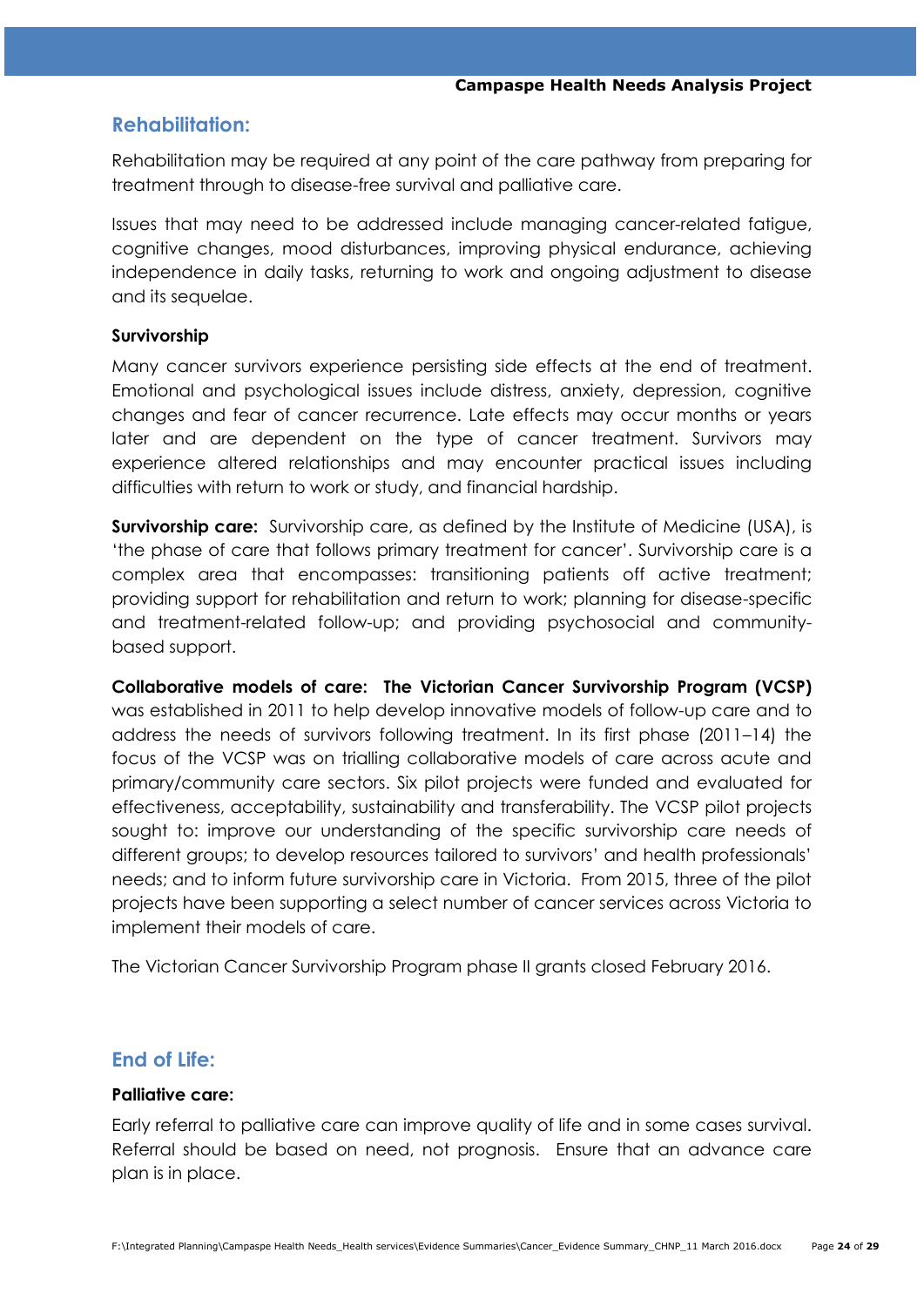# **Programs and Services:**

# **Current local service access:**

### **Surgery**

Echuca Regional Health currently has visiting surgeons performing diagnostic endoscopy, colorectal and breast cancer surgery on a regular basis. Visiting Urologists perform bladder and prostate cancer surgery, some limited gynaecological surgery is performed as well as skin cancer surgery performed by visiting surgeons and GP surgeons.

Kyabram District Health Service and Rochester and Elmore District Health Service both have day procedure unit that support

# **Chemotherapy and Drug Therapy**

### *Echuca Regional Health*

Cancer services at Echuca Regional Health are well established with Medical Day Oncology Unit (chemotherapy), McGrath Breast Care Nurse (MBCN) and Cancer Support Nurse (CSN) services. Medical Oncology and Haematology specialist clinics are held fortnightly in the Specialist Consulting Suites and the ERH Cancer Service also coordinates a four weekly visiting medical oncology clinic. Types of treatments offered are a combination of chemotherapy and medical treatments. Referrals for treatment are made by Visiting Medical Oncologists, Haematologist, and VMO GP's.

# *Kyabram District Health Service*

Chemotherapy is administered in the day procedure unit at Kyabram District Health. The health service is well placed to work in partnership with regional oncology services to provide supportive care, palliative care and survivorship services for residents in the local area.

# **Care coordination, Multidisciplinary cancer care & Telehealth**

ERH Cancer Service participates in regional cancer multidisciplinary meetings (MDM) coordinated by Bendigo Health and is supported by Loddon Mallee Integrated Cancer Service (LMICS).

Current model of multidisciplinary care

- ERH surgical team presents patients at the combined breast and colorectal Bendigo cancer Multidisciplinary Team Meeting (MDM) via videolink. Treatment plans are developed following clinical input from a range of health professionals including surgeons, medical oncologists, radiation oncologists, nursing, allied health, pathologists and radiologists.
- Supportive care screening is undertaken by ERH staff and referrals to ERH allied health, local health professionals and complementary therapists arranged as required.
- ERH cancer care coordinators communicate with the patients GP on admission and discharge providing information about screening undertaken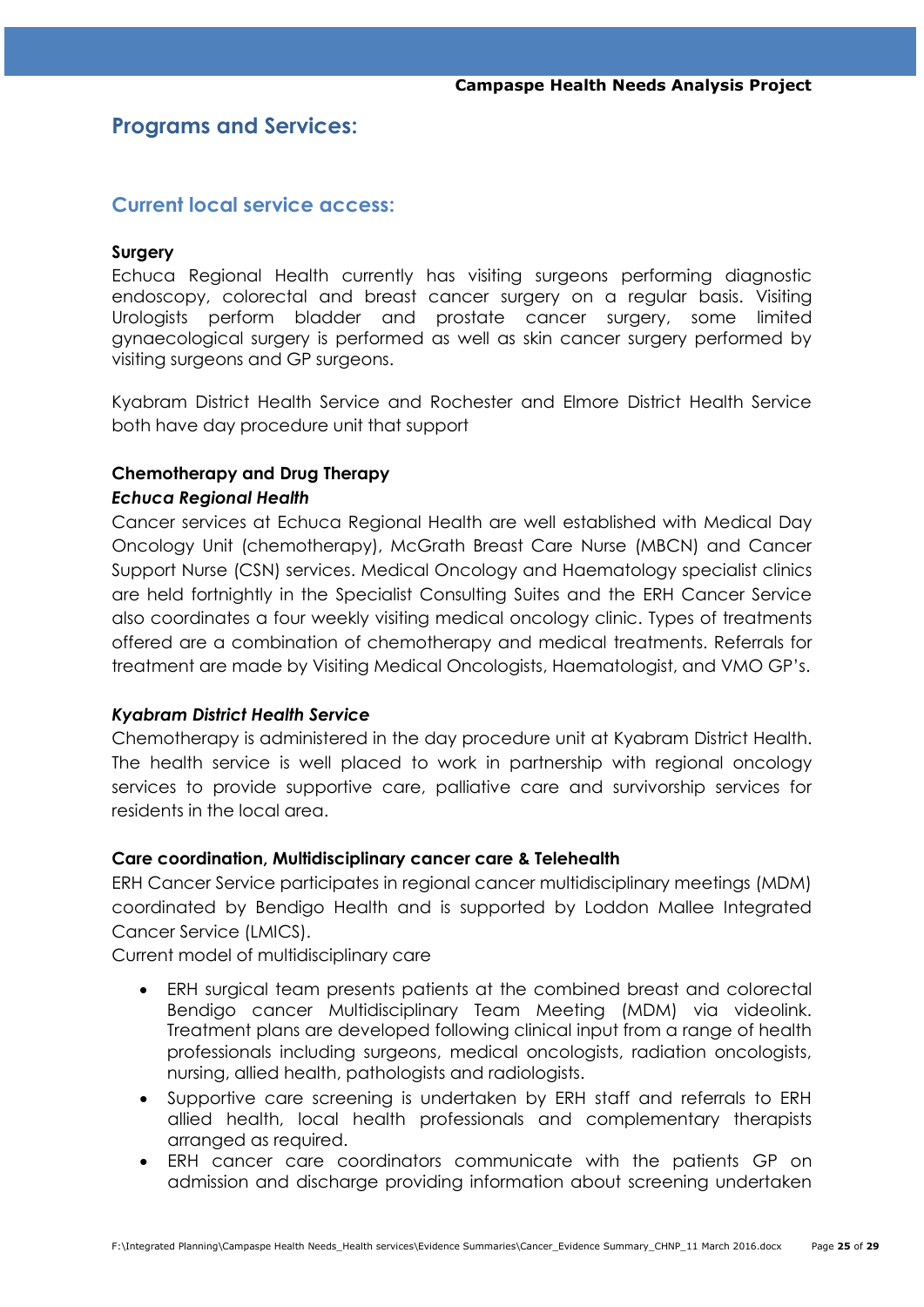and services organised. GP's also receive information from treating specialist physicians via ERH specialist consulting suites clinic letters.

### **Radiation oncology**

Bendigo Radiotherapy Centre, affiliated with Peter MacCallum, provides consultation and treatment for patients based within the Loddon-Mallee region requiring radiation therapy. Patients undergoing radiotherapy will receive cancer care coordination support from the cancer support nurse and McGrath Breast Care nurse and may also be receiving chemotherapy at Echuca Regional Health or Bendigo Health.

# **Treatment Access**

Transport to treatment services has always been a reported issue when accessing services. The tables below indicate where Campaspe residents are accessing cancer treatments from;

# **Health Services \*New Patients \*\*No. of patients Admissions** Alfred, The [Prahran]  $\leq$  12 Austin Hospital 5 6 38 Bendigo Hospital, The 52 111 789 Castlemaine Health <5 <5 <5 Echuca Regional Health 25 48 383 Goulburn Valley Health [Shepparton] 11 39 216 Heathcote Health <5 <5 <5 Kilmore & District Hospital, The  $\sim$  5  $\sim$  5 6 6 Kyabram & District Health Service  $\leq$   $\leq$   $\leq$   $\leq$   $\leq$   $\leq$   $\leq$   $\leq$   $\leq$   $\leq$   $\leq$   $\leq$   $\leq$   $\leq$   $\leq$   $\leq$   $\leq$   $\leq$   $\leq$   $\leq$   $\leq$   $\leq$   $\leq$   $\leq$   $\leq$   $\leq$   $\leq$   $\leq$   $\leq$   $\leq$   $\leq$   $\$

### **Where Campaspe residents travelled for chemotherapy treatment?**

| $5$   | $5$   | $5$   |
|-------|-------|-------|
| <5    | $<$ 5 | $5$   |
| 20    | 49    | 381   |
| 24    | 35    | 141   |
| $<$ 5 | < 5   | < 5   |
| $<$ 5 | $<$ 5 | 28    |
| $<$ 5 | $5$   | 19    |
| $<$ 5 | $<$ 5 | $<$ 5 |
| 6     | 8     | 18    |
| $<$ 5 | $<$ 5 | 11    |
|       |       |       |

Maroondah Hospital [East Ringwood] <5 <5 <5 Mercy Hospital for Women  $\leq$   $\leq$   $\leq$   $\leq$  26 Monash Medical Centre [Clayton] <5 <5 9

*Source: Victorian Admitted Episodes Data Set – provided by DHHS 2015. The data represents information about malignant cancer patients with all admission types (sameday, multiday, and overnight).*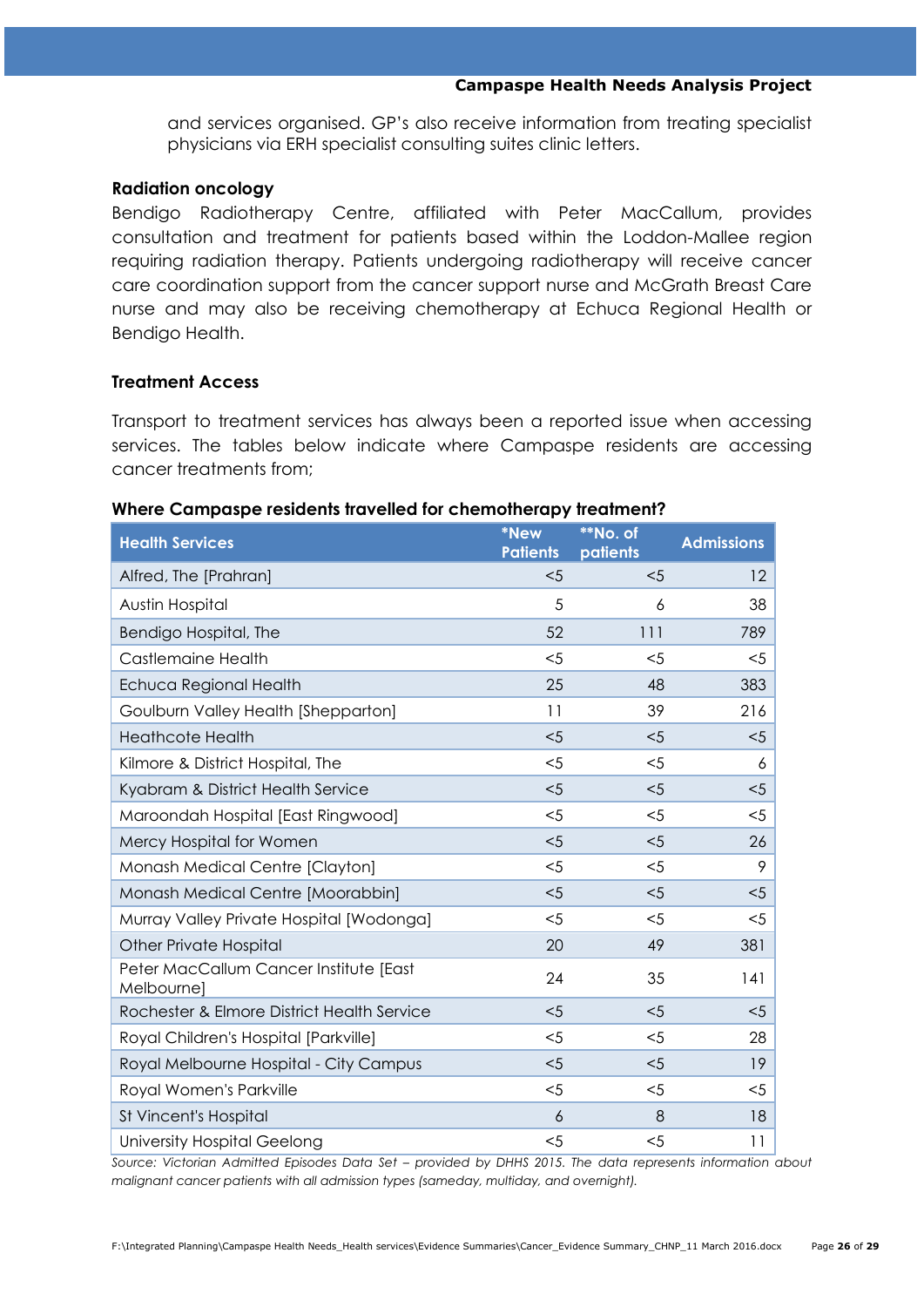# **Where Campaspe residents are travelling for treatment?**

|                                                             | Chemotherapy<br>treatment |                     | *Other treatment |             | <b>**All treatment</b> |                |
|-------------------------------------------------------------|---------------------------|---------------------|------------------|-------------|------------------------|----------------|
| <b>Health Services</b>                                      | <b>Pts</b>                | <b>Adms</b>         | <b>Pts</b>       | <b>Adms</b> | <b>Pts</b>             | <b>Adms</b>    |
| Alfred, The [Prahran]                                       | < 5                       | 12                  | 17               | 42          | 17                     | 48             |
| Austin Hospital                                             | 6                         | 38                  | 17               | 23          | 19                     | 55             |
| Bendigo Health Care Group - Anne<br>Caudle                  | $\overline{O}$            | $\overline{0}$      | 45               | 62          | 45                     | 62             |
| Bendigo Hospital, The                                       | 111                       | 789                 | 238              | 401         | 279                    | 1135           |
| <b>Box Hill Hospital</b>                                    | $\mathbf 0$               | $\mathbf 0$         | $\overline{0}$   | $\mathbf 0$ | $<$ 5                  | $<$ 5          |
| <b>Castlemaine Health</b>                                   | $5$                       | $5$                 | $5$              | $5$         | 21                     | 21             |
| Caulfield General Medical Centre                            | $\overline{O}$            | $\theta$            | 21               | 21          | $<$ 5                  | $5$            |
| Dandenong Campus                                            | $\overline{0}$            | $\overline{0}$      | $5$              | $<$ 5       | $<$ 5                  | $<$ 5          |
| Echuca Regional Health                                      | 48                        | 383                 | $5$              | $5$         | 219                    | 642            |
| Goulburn Valley Health [Shepparton]                         | 39                        | 216                 | 191              | 264         | 75                     | 304            |
| Grace McKellar Centre [Geelong]                             | $\overline{O}$            | $\overline{0}$      | 60               | 113         | $<$ 5                  | $<$ 5          |
| <b>Heathcote Health</b>                                     | $5$                       | $<$ 5               | $<$ 5            | $5$         | 10                     | 12             |
| Heidelberg Repatriation Hospital                            | $\overline{O}$            | $\mathsf{O}\xspace$ | $\overline{0}$   | $\mathbf 0$ | 6                      | $\overline{7}$ |
| Kilmore & District Hospital, The                            | $5$                       | 6                   | 10               | 11          | $<$ 5                  | 6              |
| Kyabram & District Health Service                           | $5$                       | $5$                 | $\overline{6}$   | 7           | 222                    | 296            |
| Mansfield District Hospital                                 | $\mathbf 0$               | $\mathbf 0$         | 222              | 296         | $<$ 5                  | $5$            |
| Maroondah Hospital [East Ringwood]                          | < 5                       | $5$                 | $5$              | $5$         | $5$                    | $5$            |
| Maryborough District Health Service<br>[Dunolly]            | $\mathsf{O}\xspace$       | $\mathbf 0$         | $\mathbf 0$      | $\mathbf 0$ | $<$ 5                  | $<$ 5          |
| Mercy Hospital for Women                                    | < 5                       | 26                  | $5$              | $5$         | 8                      | 37             |
| Monash Medical Centre [Clayton]                             | $5$                       | 9                   | 8                | 27          | $<$ 5                  | 12             |
| Monash Medical Centre [Moorabbin]                           | $5$                       | 4                   | $5$              | 8           | $<$ 5                  | $5$            |
| Murray Valley Private Hospital [Wodonga]                    | $5$                       | $<$ 5               | $<$ 5            | $5$         | $<$ 5                  | $<$ 5          |
| <b>Other Private Hospital</b>                               | 49                        | 381                 | 327              | 462         | 343                    | 810            |
| Peter MacCallum Cancer Institute [East<br>Melbourne]        | 35                        | 141                 | 103              | 168         | 117                    | 287            |
| Rochester & Elmore District Health Service                  | $5$                       | $<$ 5               | 20               | 22          | 20                     | 22             |
| Royal Children's Hospital [Parkville]                       | 3                         | 28                  | 5                | 32          | 5                      | 40             |
| Royal Melbourne Hospital - City Campus                      | 5                         | 19                  | 11               | 27          | 13                     | 42             |
| Royal Victorian Eye & Ear Hospital, The<br>[East Melbourne] | $\mathsf{O}\xspace$       | $\mathsf{O}$        | 8                | 9           | 8                      | 9              |
| Royal Women's Parkville                                     | < 5                       | < 5                 | $5$              | 5           | $<$ 5                  | $\sqrt{5}$     |
| Shepparton Private Hospital                                 | 0                         | $\mathsf{O}\xspace$ | 21               | 24          | 21                     | 24             |
| St Vincent's Hospital                                       | 8                         | 18                  | 37               | 57          | 37                     | 61             |
| <b>University Hospital Geelong</b>                          | $<$ 5                     | 11                  | $5$              | $<$ 5       | $<$ 5                  | 12             |
| Wantirna Health                                             | $\mathbf 0$               | $\overline{O}$      | $<$ 5            | $5$         | $<$ 5                  | $<$ 5          |
| Western Hospital [Footscray]                                | $\mathsf{O}\xspace$       | $\mathbf 0$         | $<$ 5            | $<$ 5       | $<$ 5                  | $<$ 5          |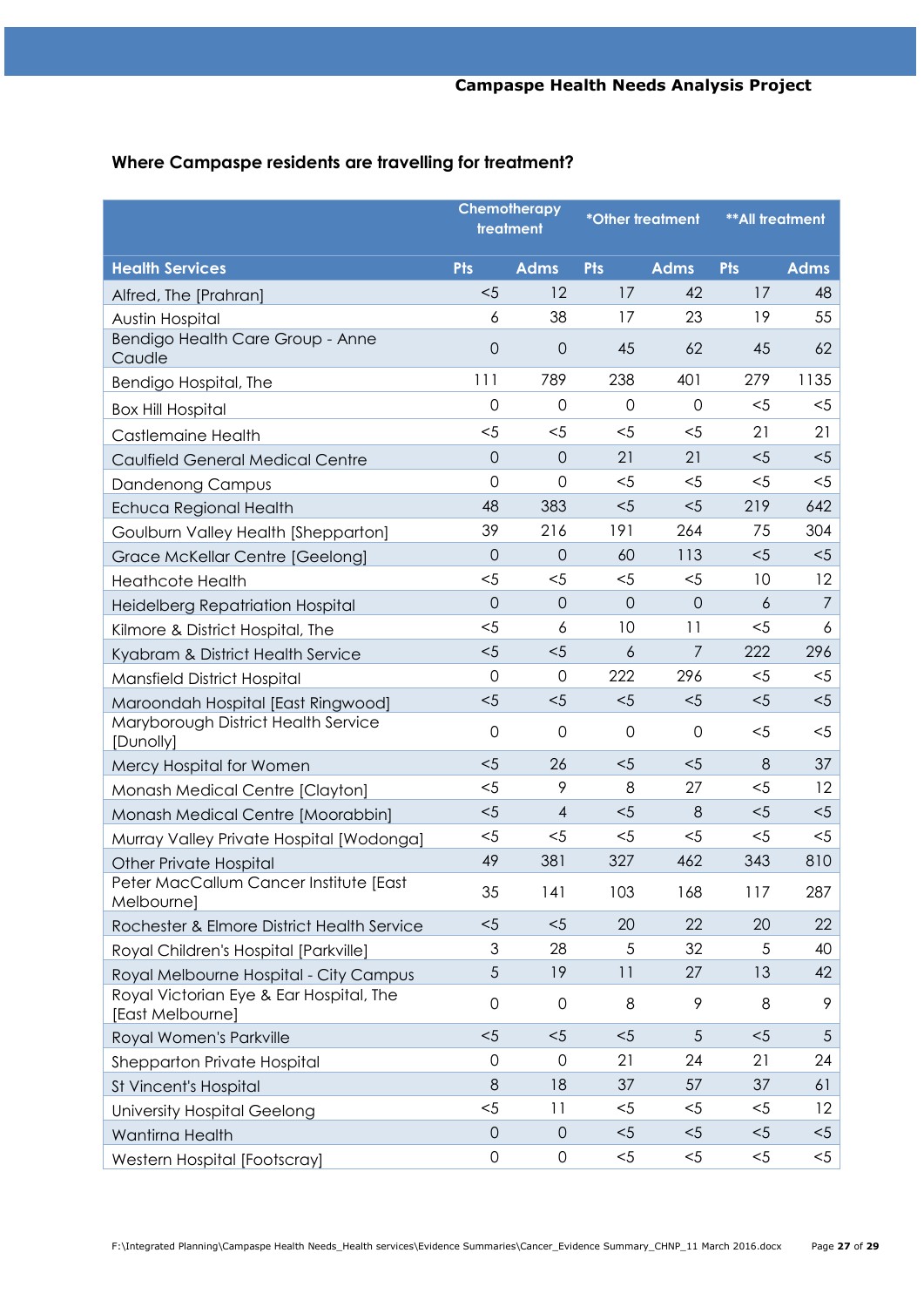*\*Other treatment: Includes malignant cancer pts/admissions that received cancer related or non-cancer related treatment but did not receive chemotherapy. \*\*All Treatment: Includes malignant cancer pts who attended hospital for any type of treatments (chemotherapy, surgical or non-cancer related care). However it's not a sum of chemotherapy treatment and other treatment.* 

*Source: Victorian Admitted Episodes Data Set – provided by DHHS 2015.*